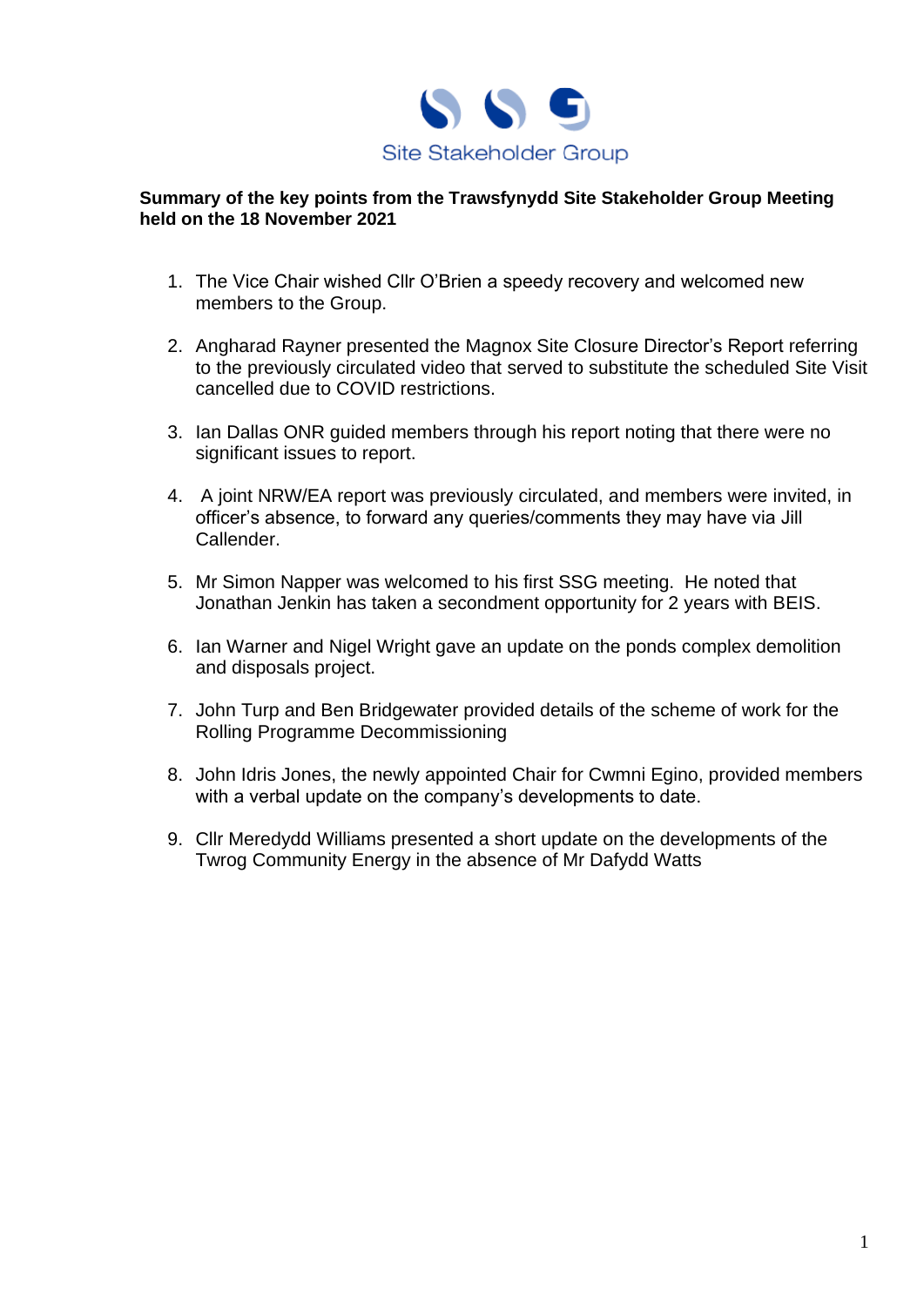

#### **Trawsfynydd Site Stakeholder Group Meeting Thursday 18 November 2021 13.00 hrs Held via ZOOM MINUTES**

# **NAME**

John Idris Jones **Snowdonia Enterprise** Ifer Gwyn Horizon Helen Smith Marick Communications Ruth Corney **Marick Communications** Catrin Gilkes Cymen - Translator

## **PRESENT ORGANISATION**

John Richards (Vice-Chair) Trawsfynydd Community Council Angharad Rayner Magnox, Site Closure Director Ian Warner **Magnox, Contaminated Land Manager** Magnox, Contaminated Land Manager Nigel Wright Magnox, Plant and Structures Project Manager Eirian V Lewis **Eirian V Lewis Magnox, Communications** Ian Dallas Office for Nuclear Regulation (ONR) Steve Thomason Magnox, Union Representative (Unite) Rory Trappe **Magnox**, Union Representative (Prospect) Tas Akhtar **Magnox, Rad Protection Engineer** Ben Bridgewater **Rolling Programme Decommissioning** Gwynedd County Council Clare Wing **Clare Wing Clare Wing Clare Wing Clare Wing Clare Wing Clare Wing Clare Wing Clare Wing Clare Wing C** John Turp **No. 2018** Turp Rolling Programme Decommissioning Andy McAteer Maentwrog Station Engineer Cllr Gwynfor Owen Harlech Community Council Paul Richardson Magnox, Union Representative (Prospect) Andrew Innes **Magnox, EHSS&Q Manager** Magnox, EHSS&Q Manager Meredydd Williams Penrhyndeudraeth Town Council Simon Napper Nuclear Decommissioning Authority (NDA) Jill Callander Magnox, SSG Secretariat Sion Roberts Snowdonia National Park Sydna Roberts **Cymen** – Minute taker

## **1. Apologies for absence**

The Vice-Chair welcomed everyone to the meeting at 1pm. The following apologies were noted: - Keith O'Brien, Chair Mike Baggs, The Community School and The Environment Agency David Wilby, Natural Resources Wales Iwan Williams, Natural Resources Wales Jonathan Cawley, Snowdonia National Park Auth Gwen Pettifor, The Communist Communist Units Communist Communist Communist Communist Communist Communist Communist Communist Communist Communist Communist Communist Communist Communist Communist Communist Communist Communi Sioned Williams, Gwynedd Council Medwyn Williams **Penrhyndeudraeth CC**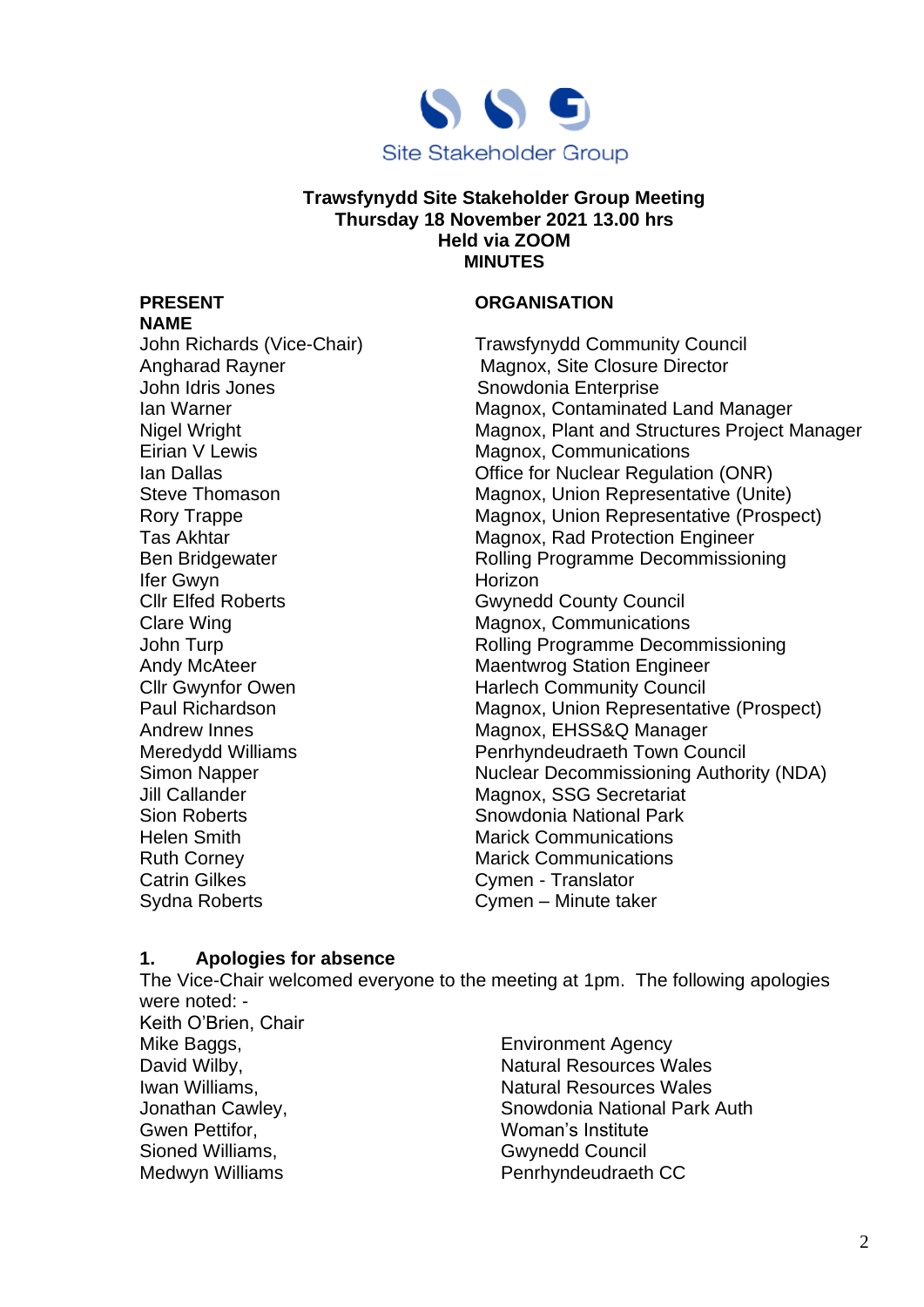## **2. Approve the Minutes of the meeting held on 10 June 2021**

Minutes of the meeting held on 10 June 2021 were presented and accepted as a correct  $record - (JIJ/AR)$ .

#### **3. Matters arising from the minutes of the meeting held on 10 June 2021** None raised

## **4. Vice Chairman's Address – John Richards**

The Vice Chair informed members that Cllr Keith O'Brien (Chair) has been unwell recently and has now returned home after a period in Walton Hospital Liverpool. It was agreed unanimously to send him the SSG's best wishes for a full and speedy recovery.

He also welcomed Cllr. Gwynfor Owen as the newly appointed Gwynedd County Councillor for Harlech, Mr Simon Napper representing the NDA taking up Jonathon Jenkins' duties during his two-year secondment to BEIS.

The Vice Chair provided a brief report on the following: -

• Magnox SSG Chairs and Vice Chairs Meeting – 5 November 2021

Forthcoming Events

- NDA Summit on 26 November 2021 to which all SSG Members have been invited.
- SSG Chairs and Vice Chairs Quarterly Update Meeting 17 December 2021

### **5. Site Closure Director's Report – Angharad Rayner**

Angharad Rayner, Site Director thanked the Chair for his welcome and presented her report summarised as follows: -

She hoped that all members had had the opportunity to view the previously circulated Site Visit virtual tour video. This showcases the work that Erith & OBR are conducting in the reactor safestores as the last project to prepare the buildings for height reduction and also the ponds complex demolition and waste disposal project.

AR drew particular attention to a safety event at Hinkley Point. This resulted in an individual falling 2 metres into an asbestos enclosure and serves as a reminder that safety must be at the forefront of all Site activity at all times. Magnox has responded positively to the event findings and taken on-board recommendations and actions to make improvements to prevent an occurrence like this from happening again in the future.

Safety report at Traws was noted as follows: Number of days since a lost time accident currently stands at 1916 days. It has been 671 days since a contamination event. And 88 days since a significant environmental event.

## **Sustainability**

A Trawsfynydd Sustainability steering group has been established which is represented by a diverse range of individuals from across the site, passionate about being involved in this initiative.

The group is headed by a Lead Team sponsor, EHSS&Q Manager, Andrew Innes and the site Sustainability co-ordinator is Sion Richards.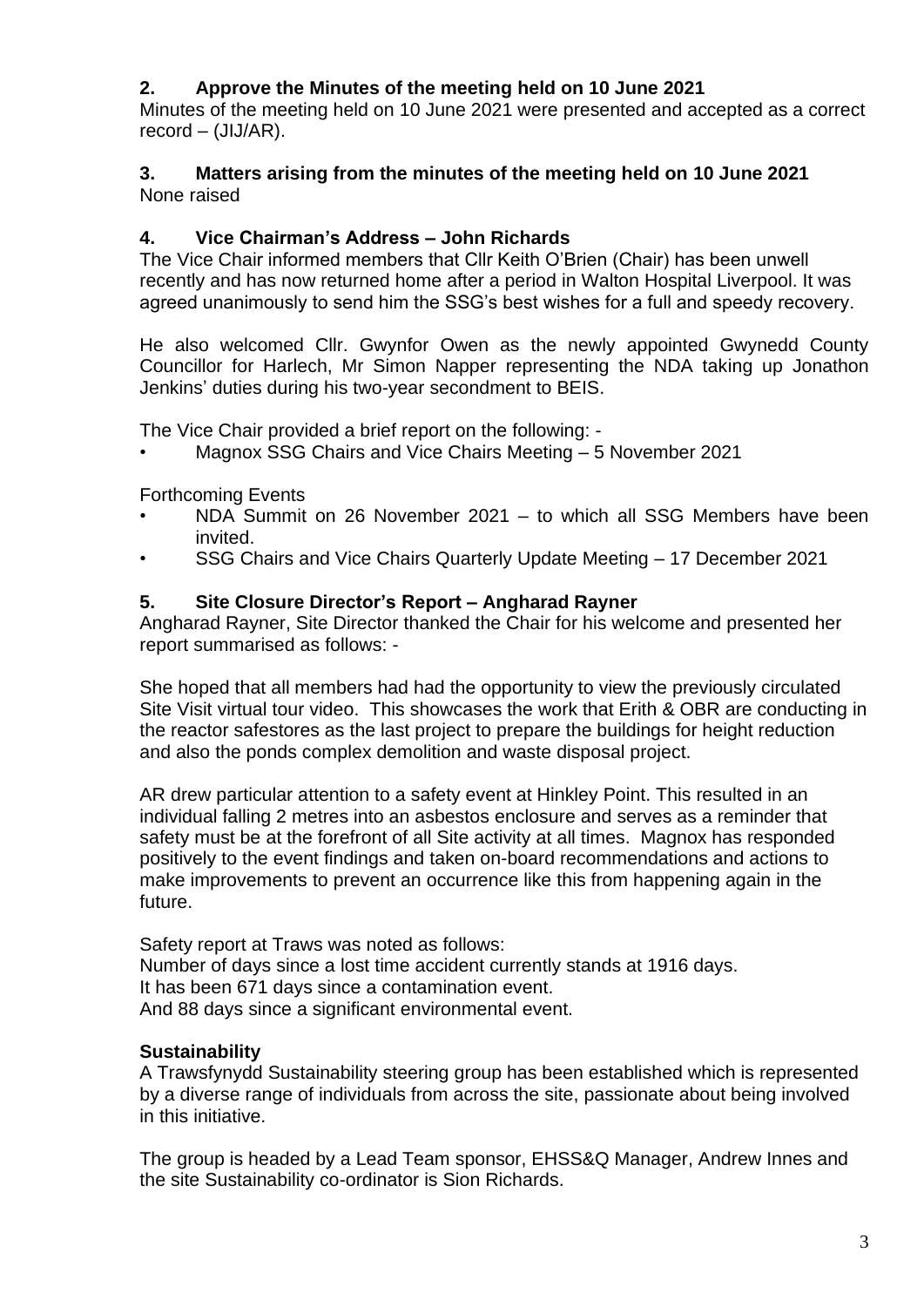## **COVID 19 –update**

The following improvements have been implemented: -

- Review of our ventilation risk assessments
- Preparing a series of toolbox talks focusing on some of the basic principles for providing a Covid-19 safe workplace.
- Re-opening the testing facility at the Visitor Centre for two sessions where the LFT team will be on hand to guide people through the process and provide any help or support they may need.

#### **Workforce Profile**

| Magnox                  | 168 |
|-------------------------|-----|
| Agency supplied workers | 56  |
| Total                   | 224 |
| % local                 | 95% |

Since the beginning of the calendar year Magnox have been able to convert a total of 13 Agency Supplied Workers (ASW) onto Magnox contracts.

Magnox have appointed three external candidates into Magnox roles and a further three are currently going through the onboarding process

#### **NDA Group Safety and Wellbeing Excellence awards**

3 entries from Trawsfynydd were shortlisted in this year's Wellbeing Excellence Awards, two of which were highly commended which is a great achievement for the site.

#### **Smarter Working Programme**

Trawsfynydd is a pilot site for Smarter Working across Magnox which means trialling new technology and workplace tools to see what difference they can make to people's working life.

The Smarter Working Technology team in collaboration with the Cyber Security & Information Assurance team recently held a roadshow on site focusing on four workstreams:

HR Behavioural and cultural **Technology** Smarter working /smarter spaces

#### **Health & Wellbeing Group**

The site's H&W group have been very proactive throughout the pandemic offering physical and virtual activities including coffee mornings to give those working from home the opportunity to interact with colleagues they probably haven't seen for some time.

#### **2020/21 waste achievements**

AR reported that, against an overall target of retrieving 50 tonnes of intermediate level waste (ILW) during this financial year, 30 tonnes has been retrieved to date with a forecast of 46te by the end of March 2022 (approximately 5 tonnes of ILW avoided by cleaning down to Low Level Waste**).**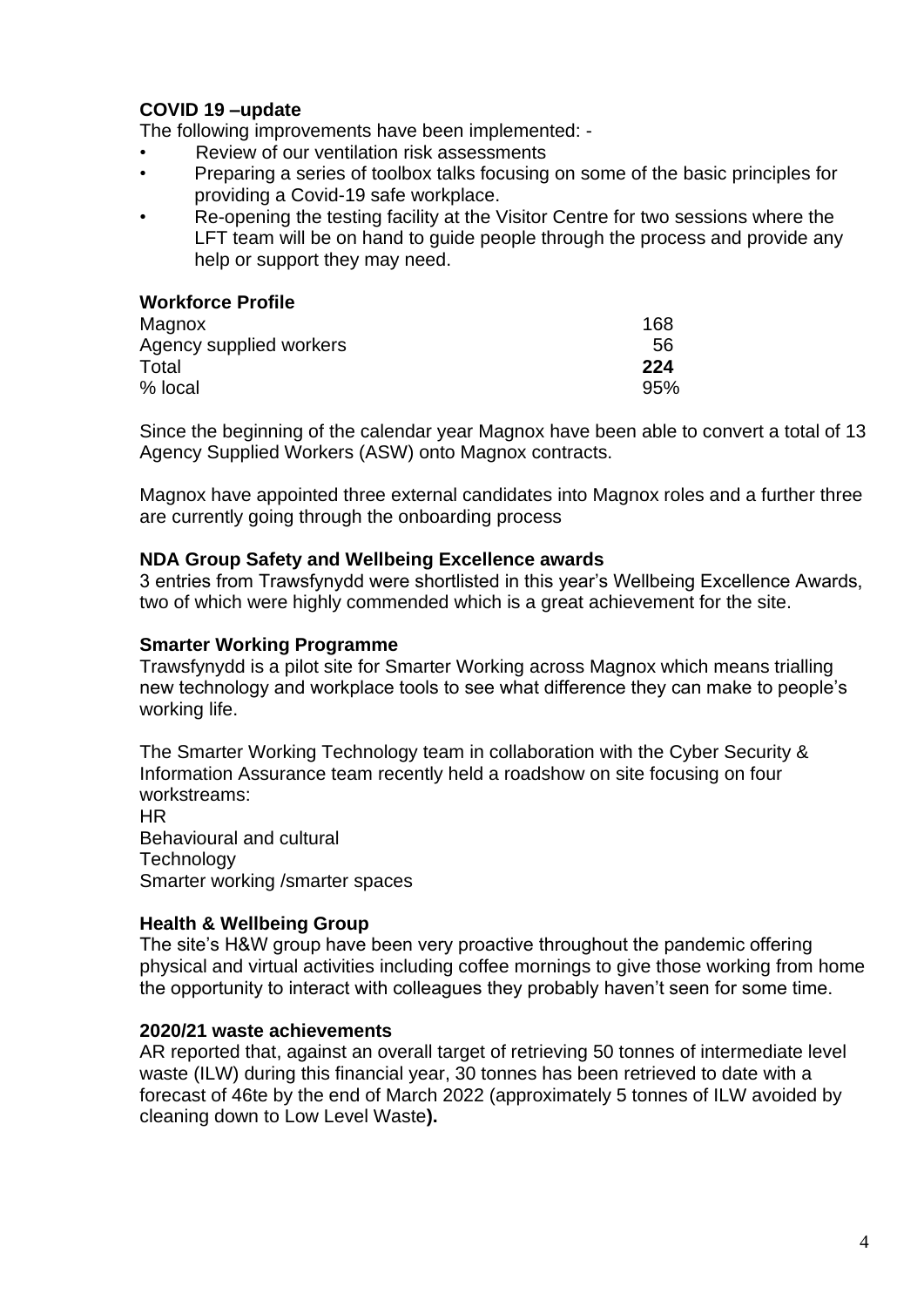#### **Asset management achievements**

- Pwmp Dail and the Diversion Culvert works are nearing completion, reducing the asset condition risk to Trawsfynydd site. Contract placed with JN Bentley for Sewage Plant replacement.
- 1.5Te of contaminated plant items were decontaminated and sentenced for recycling via a purpose-built handling facility.
- Decontamination of oil interceptor in main carpark removes legacy hazard from the site.
- Refurbishment of main car park.
- Renovation of Dragon Square.
- LC28 (Civil Building Structural Inspections and Defects) Descaling on SS1 & SS2 has been complete
- LC 28 Defects Ponds and Safe stores have commenced.

Asset Management and Plant & Structures teams worked together to decontaminate over 1.5Te of plant which was sentenced for recycling.

#### **Ponds complex de-plant**

The Magnox Self Perform team are performing really well and good progress is being seen on site.

Works are complete in following areas:

- **Final Delay Tanks**
- Switch Room
- Ponds cooler room
- South Filter Room
- Active Effluent Treatment Plant Basement area de-planted. Significant milestone achieved in high hazard legacy plant area removed.
- Works commenced in Decanted Water Treatment Plant another significant contaminated legacy plant area.

#### **Safestore height reduction enabling works**

The site is currently in last phase of preparation for height reduction enabling works.

- Asbestos removal complete in 6 of 8 cable risers.
- Completion expected during first quarter of 2022/23 financial year.
- Initial Supply Chain procurement activities complete for Demolition consultant and Consultant Engineering support - RVA appointed as Demolition Consultant and Arup appointed as Engineering Support Consultant
- Review of Planning Permission implications
- Agreement to accelerate Capping Roof Phase 2 as a key enabler to complete the small areas of Capping roof (omitted originally for operational requirements)
- Characterisation Data Quality Objective (DQO) complete and Sampling and Analysis plans in development
- Design Authority Review 2 completed
- Waste Authority Review 2 completed
- Asbestos R&D surveys commenced

#### **Site work for the next 6 months**

AR was pleased to update members that South FED bulk retrievals were now completed. Other proposed works: -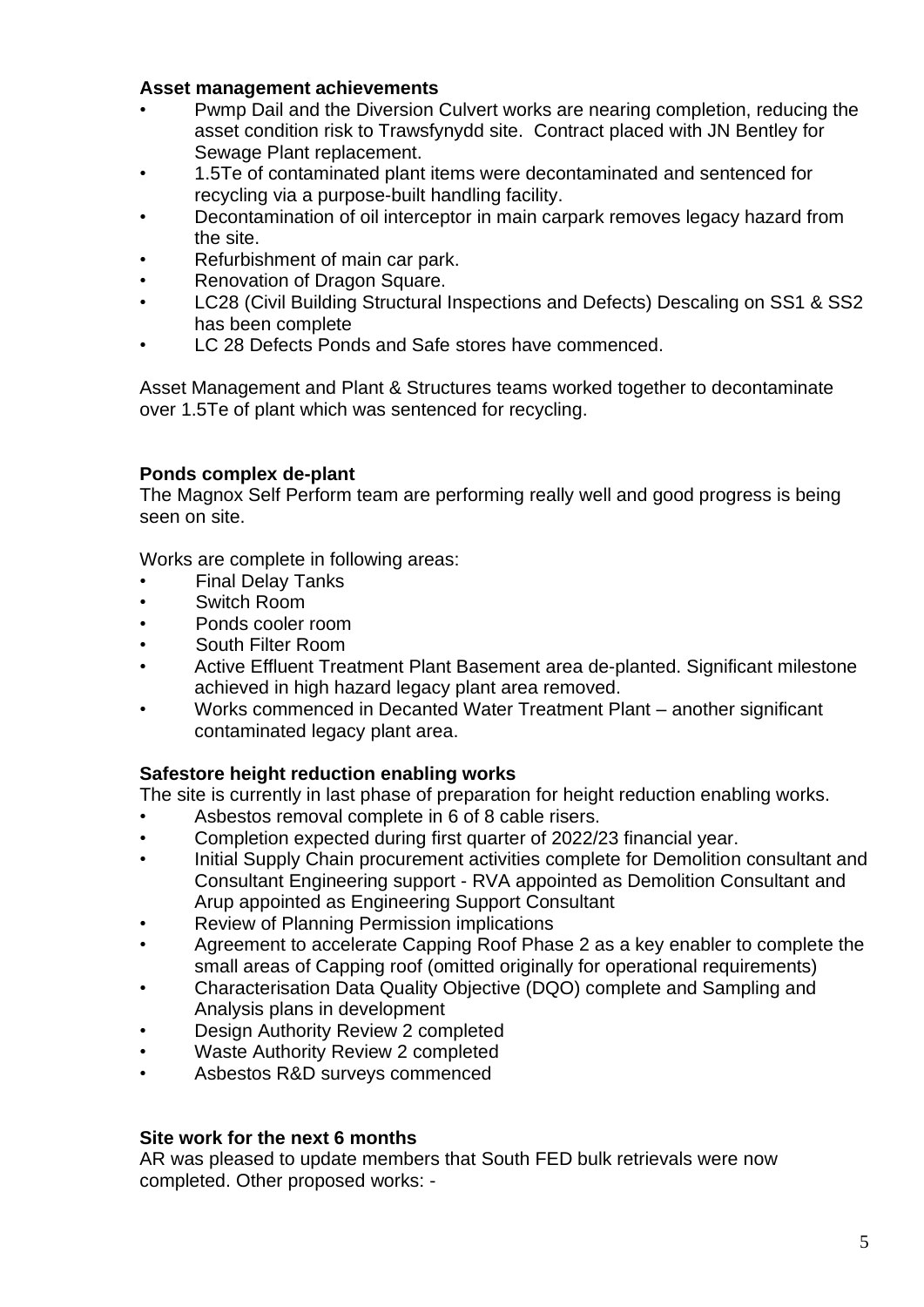- Complete characterisation of porous concrete within the North FED Vault.
- Completion of asbestos removal in Safestore 2 cable risers.
- Complete removal of Safestores 1&2 internal walls.
- Complete deplant of Decanted Water Treatment Plant in Ponds Complex.
- Completion of principal contractor, JN Bentley, works to Pwmp Dail and Diversion Culvert and demobilisation of their site.

## **Magnox Scio-Economic funding**

**Covid support** - £236k out of £300k has been approved to date. £25k was made available for Local Authorities near the 12 Magnox sites and the majority support was for food bank provisions and PPE and equipment. Also 3D printers purchased for a secondary school and college to produce visors for key workers.

**Criccieth Memorial Hall** has received £1,000 good neighbour socio-economic funding towards improving the energy efficiency within the hall.

**Bala Lake Railway (BLR) Trust** has established Project Red Dragon to develop and build a £3.5m railway extension into Bala town. The Trust received £23k Magnox funding in 2019 which supported early stages of the project. An additional £38,970 has been approved for professional fees to meet obligations by planning and regulatory bodies. This work is being carried out in tandem with a £6.5m project by Natural Resources Wales to significantly upgrade the flood defences for the town following planning permission by Snowdonia National Park Authority. The work is due to start in December 2021.

**Grŵp Llandrillo Menai** has been awarded £386,034 NDA direct funding towards a £1.9m LabSTEM project. 10 laboratories across their sites will benefit from refurbishment and upgrades, including Coleg Meirion-Dwyfor sites at Pwllheli and Dolgellau.

#### **Question and Answer Session**

Cllr G Owen congratulated AR on the Site Visit video; however, he noted his concerns that it may be deleted and not be available after this meeting. Jill Callander confirmed that the video, which had been shared with all of the Trawsfynydd SSG Members, to allow them to see the progress being made on site (Covid having prevented the normal site tour), would not be deleted and it was hoped that it would be circulated and available going forward.

Cllr Meredydd Williams enquired as to the detail regarding height reduction work and disposal of demolition material. AR noted that height reduction forms the current scope of work on site and that Mr Ian Warner's presentation (*at Item 10 on the Agenda*) will provide further clarity.

The Vice Chair thanked AR for her detailed presentation and in particular the news regarding the apprenticeship opportunities and the renovation of Dragon Square.

Paul Richardson complimented the Traws Virtual Tour video.

#### **6. Report by the Office for Nuclear Regulation – Ian Dallas**

Mr Ian Dallas was welcomed to the meeting and informed members that during the reporting period 1 April 2021 to 30 September 2021 the ONR judged the arrangements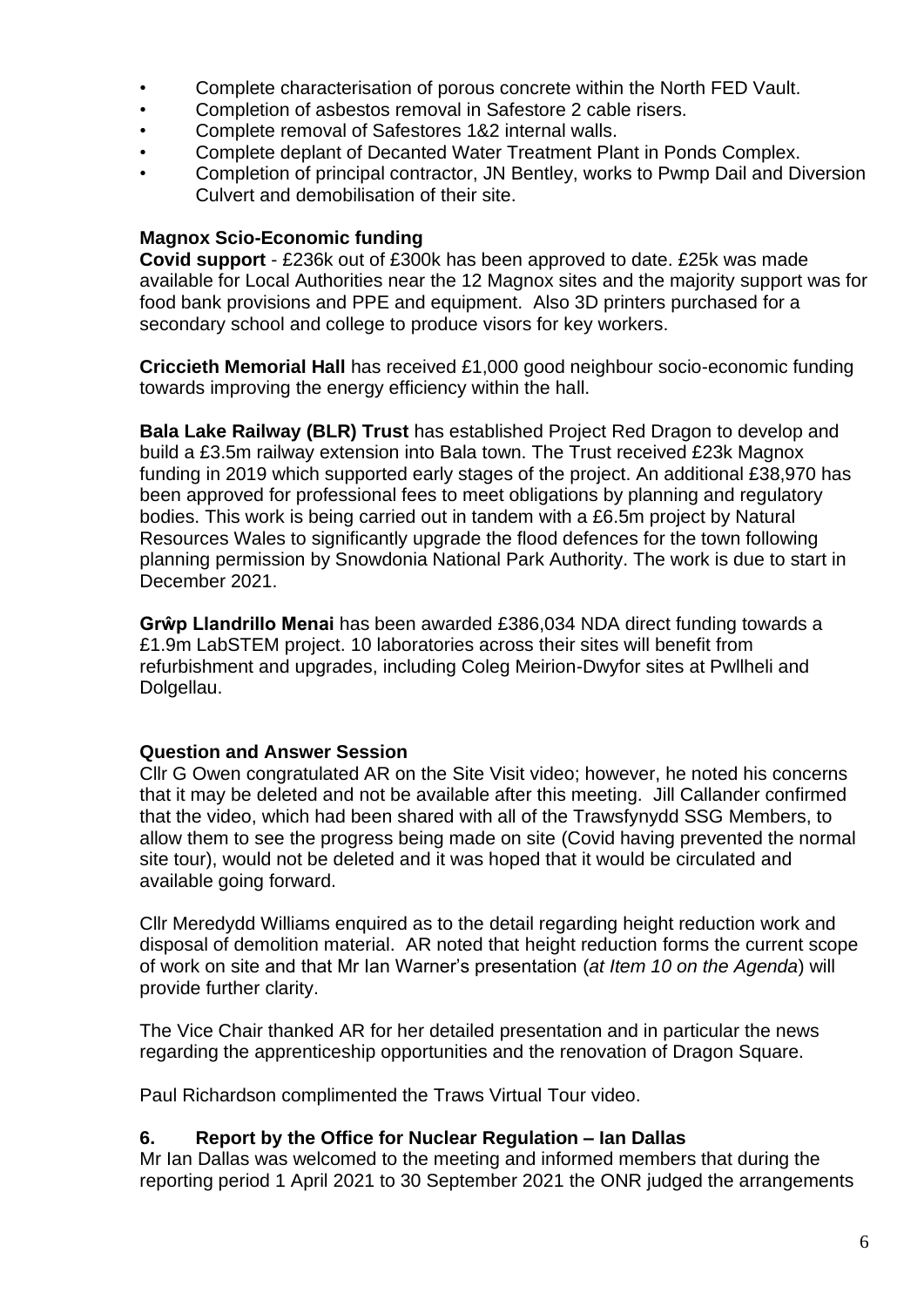made and implemented by the site in response to safety and security requirements to be satisfactory in the areas that were inspected. ID noted that members were welcomed to contact him via email in between SSG meetings should they have any questions or queries.

## **Question and Answer session**

Paul Richardson enquired if the ONR supported any approaches to help simplify processes which were previously aligned with a generating site, with regard to regulations. ID responded by confirming that it is down to the Licensee to propose any changes and that ultimately the Licensee is responsible for safety. He noted that there are no directives within the regulations that prevent operators from forwarding any suggestions that would support better ways of working, and that this should be done through their Line Managers. He emphasised the importance of maintaining open lines of communication and that he will be attending Traws during the week commencing 13 December 2021 and he would be happy to agree a mutually convenient appointment to discuss further.

## **7. Report by Natural Resources Wales – Iwan Williams**

## **8. Environment Agency Report – Mike Baggs**

Both IW and MB had tendered their apologies for this meeting, however, they welcomed any comments or queries on email via Jill Callander.

## **9. Report by the Nuclear Decommissioning Authority – Simon Napper**

Mr Simon Napper was welcomed to the meeting and provided a summary of the NDA report drawing particular attention to the following: -

## **COVID 19**

- Workforce still largely working from home
- Progressive, managed return to offices from 2 August 2021
- Will continue to adopt a mix of home and office working based on a flexible approach and business need
- Progressive return to more face-to-face external engagement based on discussion with stakeholders

## **Annual Report and Accounts**

- Published on 21 July
- Continued progress despite impact of COVID-19
- Hazard reduction at Sellafield and Dounreay
- Overseas' waste returns
- New Group structure
- Total expenditure lower than forecast £3.059bn against £3.486bn
- £612m income

#### **Mission Progress Report - published on 4 November.**

SN noted that this report demonstrates how much progress has been made in our mission since 2005, and how much further is left to go over the next 120-plus years. Progress and goals have been aligned with those in Strategy 4, published in March 2021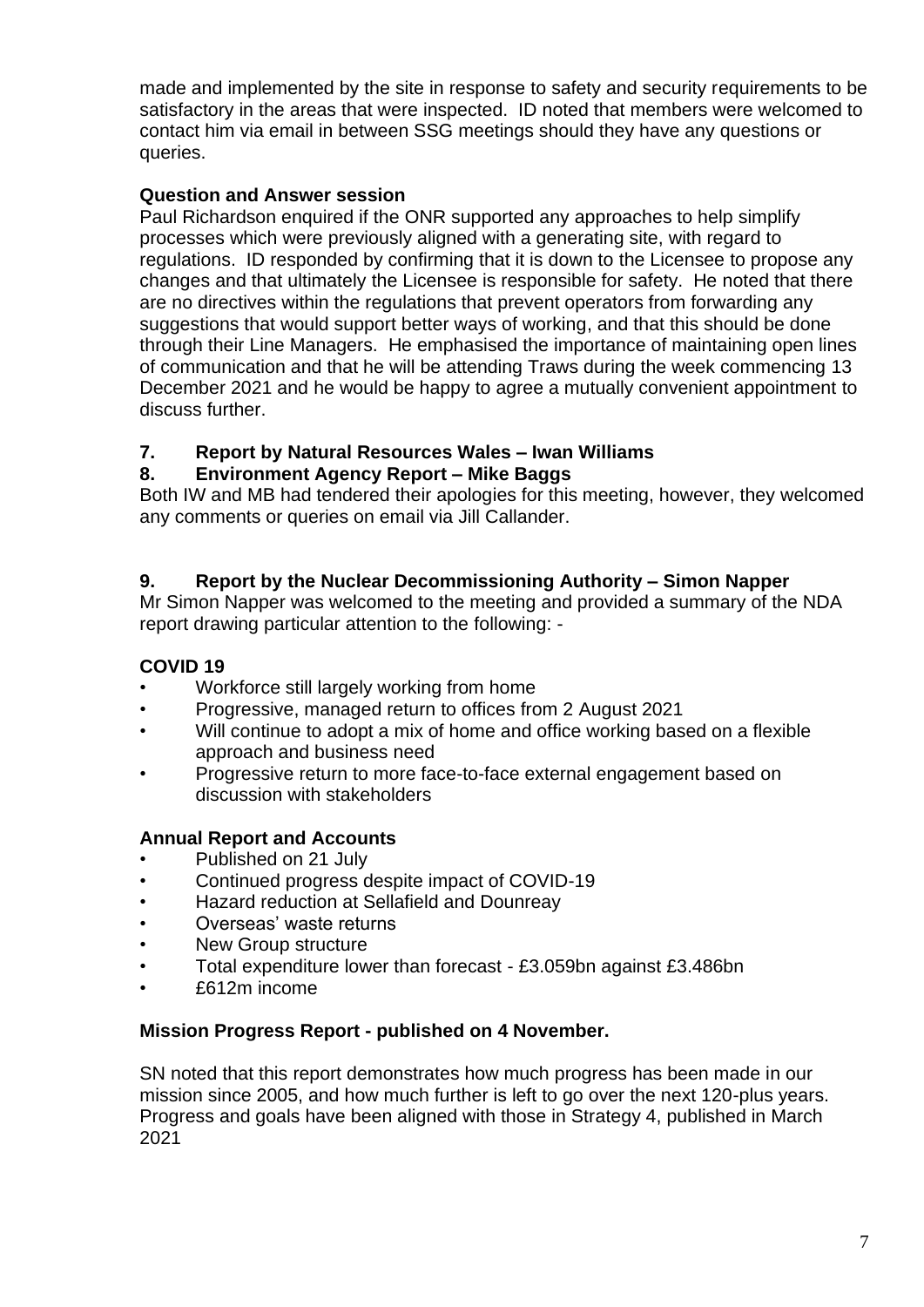## **NDA Group Development**

New top team announced for NDA group – NDA Group Leadership Team (GLT)

- Aligns with move to new subsidiary model to maximise benefits of working as a group
- Comprises NDA corporate centre CEO and executives and CEOs/MDs of group operating companies
- Dr Adrian Simper appointed to joint roles of NDA Chief Scientific Advisor and Chief Nuclear Advisor to BEIS

## **Nuclear Waste Services**

- NDA's waste division on target to launch 31 January 2022, bringing together LLWR and RWM under a common executive team & identity
- Will be known as Nuclear Waste Services, with the logo and identity still in development
- Day-to-day work for the majority of employees will remain unchanged. Departments and functions will be looking at integrating beyond launch
- The new executive team do not take up positions until 31 January.

### **NDA to Decommission Advance Gas Reactor sites**

- Directed by government to take on future ownership of seven EDF AGR sites for decommissioning
- Magnox Ltd will be responsible for decommissioning the seven sites following defueling
- Testament to skills, knowledge and experience in NDA group and government confidence in NDA's capability
- We look forward to working with EDF Energy to ensure the seamless transfer of stations in the coming years

## **Theddlethorpe Working Group**

- RWM welcomes the formation of Theddlethorpe Working Group
- Provides a platform for starting local discussions on the possible siting of a geological disposal facility (GDF)
- Marks the starting point in an exploratory, fact-finding and discussion process
- Two existing working groups in Cumbria Copeland and Allerdale

## **Magnox Inquiry and Departmental Review Report**

- Government and NDA have published their responses to the Magnox Inquiry and Departmental Review (Holliday Report)
- Reports' recommendations welcomed
- Significant progress since 2017:
- New operating model
- Strengthened legal, commercial and assurance functions
- Group Leadership Team

#### **New Appointments**

- Jamie Reed will join the NDA this month to become director for Social Impact, He will drive forward the NDA's approach to socio-economics at all NDA sites
- Dr Sam Harris joined the NDA as Head of Government Affairs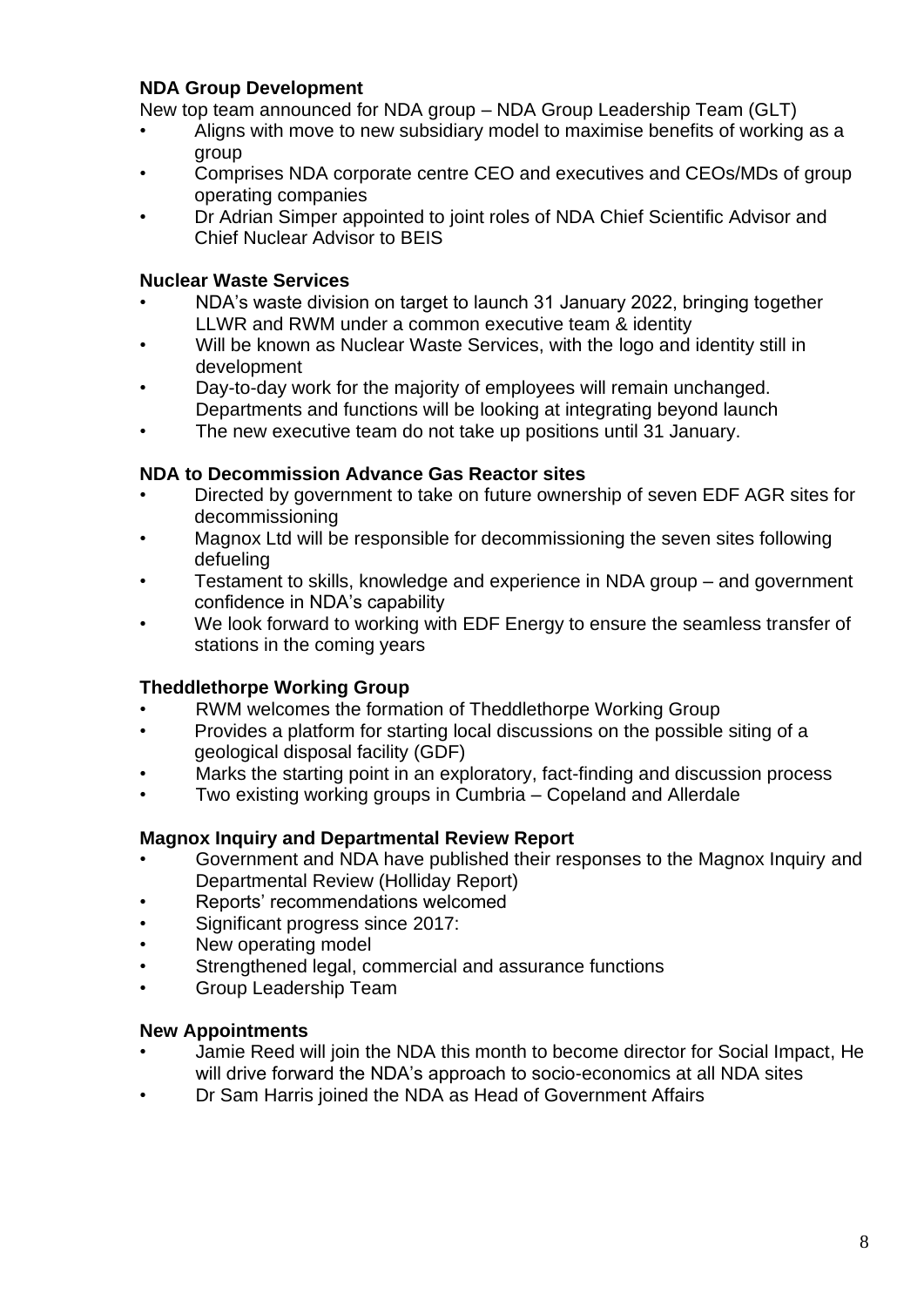## **NDA's Supply chain event as follows: -**

- New date 3 February 2022 at The International Centre, Telford postponed from June 2020 due to Covid pandemic
- Supply Chain Award's ceremony on same day deadline for applications at 12:00 on 1 October
- Largest supply chain event in Europe with 1,700 visitors and over 300 suppliers

### **NDA Stakeholder Event**

- NDA Stakeholder event on 26 November 2021
- Invite only via Eventbrite all SSG members welcomed
- Virtual conference where stakeholders can ask questions and hear panels on a live streaming platform
- Invite has gone out to all NDA key stakeholders

#### **Question and Answer Session**

Rory Trappe enquired as to the timeline for the Traws/Ffestiniog Railway Head return to service. SN assured members that Magnox will lead initially on the next steps.

Cllr Meredydd Williams enquired if the ownership would transfer to Magnox. SN stated that ownership belongs to the NDA, Magnox will decommission the site with the aim to transfer this back to the community at the end of the de-commissioning process.

Paul Richardson enquired if the Business Case regarding the continuous decommissioning programme had been presented to BEIS. SN confirmed that this had not happened. John Turp confirmed that the Business Case has been approved by the Magnox Board, and is currently with the Group Leadership Team at NDA and that it may not have to go to BEIS, however, members will be kept informed of dates and developments.

#### **10. Ponds complex demolition project update – Ian Warner / Nigel Wright**

Mr Ian Warner was welcomed to the meeting and provided an update report on the above summarised as follows: -

- A Stakeholder consultation video was 'road tested' with members, the final version of which will form part of the Stakeholder Outreach Programme.
- Discussions are ongoing between Snowdonia National Park; NRW and ONR regarding planning permissions and any other relevant issues.
- The intentions are to progress height reduction first and retain any demolition material that is not radioactive, working with the regulator to re-use all suitable materials.

Mr Nigel Wright Senior Project Manager was also welcomed to the meeting and outlined the timeline for progress with the following table: -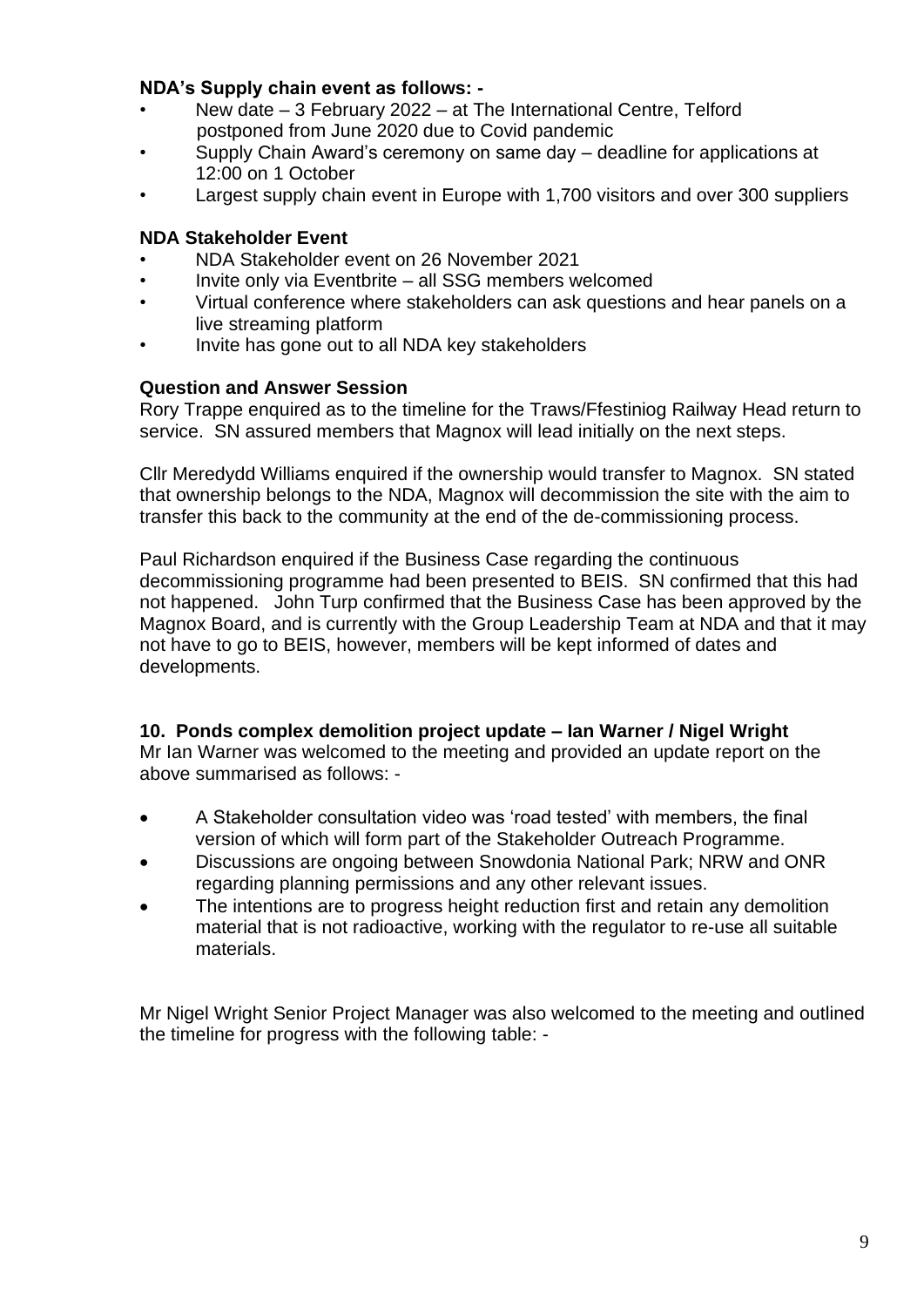

He noted that the project was in the 'In-Concept' phase currently. He also noted that there may be potential for a prolonged interim phase.

## **Question and Answer session**

Paul Richardson enquired as to why there will be screening mounds. ID stated that this formed part of the original plan in order to reduce offsite impact, however it may also be used for final landscaping and concrete slabbing.

Rory Trappe noted that the Rail Head should also form part of discussions regarding future interest and uses of the site. ID assured members that the Rail Head will form an integral part of all future site developments and discussions.

## **11. Rolling Programme Decommissioning – John Turp**

Mr John Turp was welcomed to the meeting and provided members with a brief background to the Rolling Programme of Decommissioning (RPD)

He referred to the current Business Case Development noting that a Trawsfynydd specific Programme Level Business Case (PLBC) is being developed based on a number of programme scenarios. Trawsfynydd PLBC will integrate current site projects and proposed RPD projects into one submission – height reduction / ponds down etc. It will look at the best sequence of decommissioning activities for the Trawsfynydd programme e.g. timing of boiler removal and reactor dismantling activities.

JT highlighted the following as next steps

- Complete the Trawsfynydd business case to set our strategic direction
- Complete concept design phase to enable progression to full scheme designs
- Develop and deliver characterisation scope to build understanding of the physical and radiochemical properties of the reactors.
- Mature the waste strategy to develop our approaches to how we will deal with our future waste arisings both radioactive and non-radioactive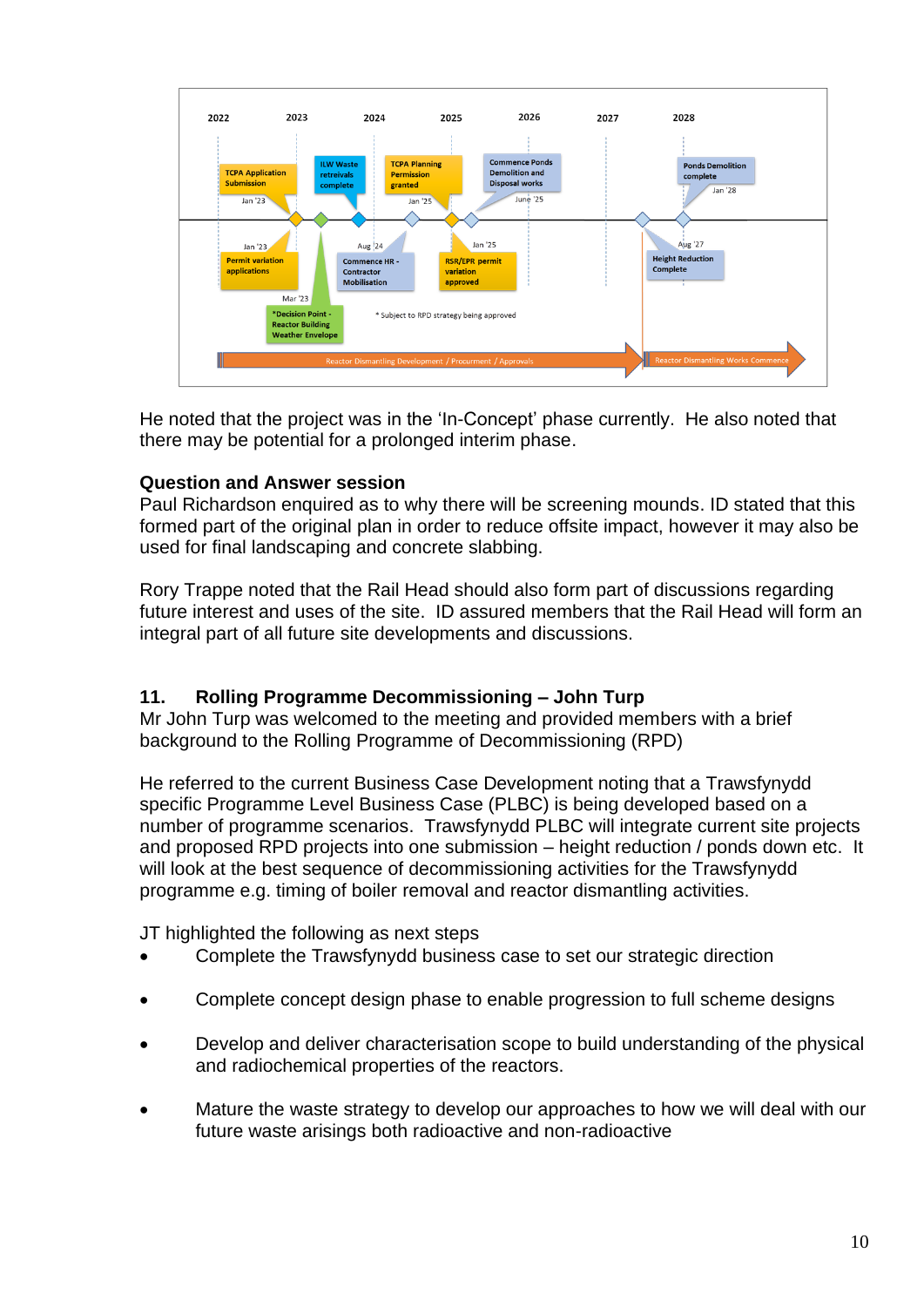### **Question and Answer session**

Rory Trappe referred to graphites and in-core components and, in light of retaining the current skilled workforce and accessing knowledge from retired staff, enquired as to whether Magnox will be undertaking this work. JT confirmed that he has already had discussions with AR regarding this issue and acknowledged that there is an untapped wealth of knowledge that could support and improve future work.

Cllr Gwynfor Owen enquired as to the estimated workforce numbers over the next 5–6 years. JT noted that there was no exact answer at the moment. AR noted that a reduction in workforce is not expected over the next 3-5 years as the projected workload will ensure retention. She wished to assure members that there are ongoing and continuous discussions regarding staff retention.

Cllr Elfed Roberts noted that his understanding was that the Site would be cleared completely of demolition material and enquired if this approach had now changed. IW noted that guidance from the Environmental regulators has changed since the original plan, however he assured members that stringent conditions remain in place to ensure appropriate disposal.

### **12. Cwmni Egino update – John Idris Jones**

Mr John Idris Jones was welcomed to the meeting, noting that this was his first meeting as the formally appointed Chair of Cwmni Egino. He confirmed that Cwmni Egino was now registered as a formal entity owned by Welsh Government. It has appointed Mike Tynan as the interim Chief Executive who is a highly experienced leader having worked in the sector for over 40 years. It is Cwmni Egino's intention to develop and implement the company's formal business plan over the next few months in order to facilitate and bring forward key projects. This work will fall into three phases:

Phase 1 – establish the company's internal processes; hold discussions with Magnox and NDA regarding the transfer of land right to Cwmni Egino

Phase 2 – hold discussions with technology developers and their investors to ensure appropriate technology for the site's future

Phase 3 – establish and maintain a positive and productive relationship with all future investors. The intention is to meet with SRG members at the earliest opportunity.

JIJ acknowledged that this was an ambitious programme but that the company's vision was – ADFYWIAD (Regeneration) bringing quality employment, economic prosperity to the area and a future for the Welsh language all of which will be positively noted on a national and international basis.

#### **Question and Answer Sessions**

Cllr Gwynfor Owen enquired as to the impact of recent Welsh Government announcements on transport in rural Wales. JIJ noted his disappointment with the decision to withdraw support for the Llanbedr bypass scheme following the Welsh Government's climate change roads review. He was of the view that this was a decision that had not been given the appropriate consideration and lacked an understanding of rural needs. He did, however, wish to assure members that there will be a sustainable development in Trawsfynydd and it would be a balance to protect the environment and the community.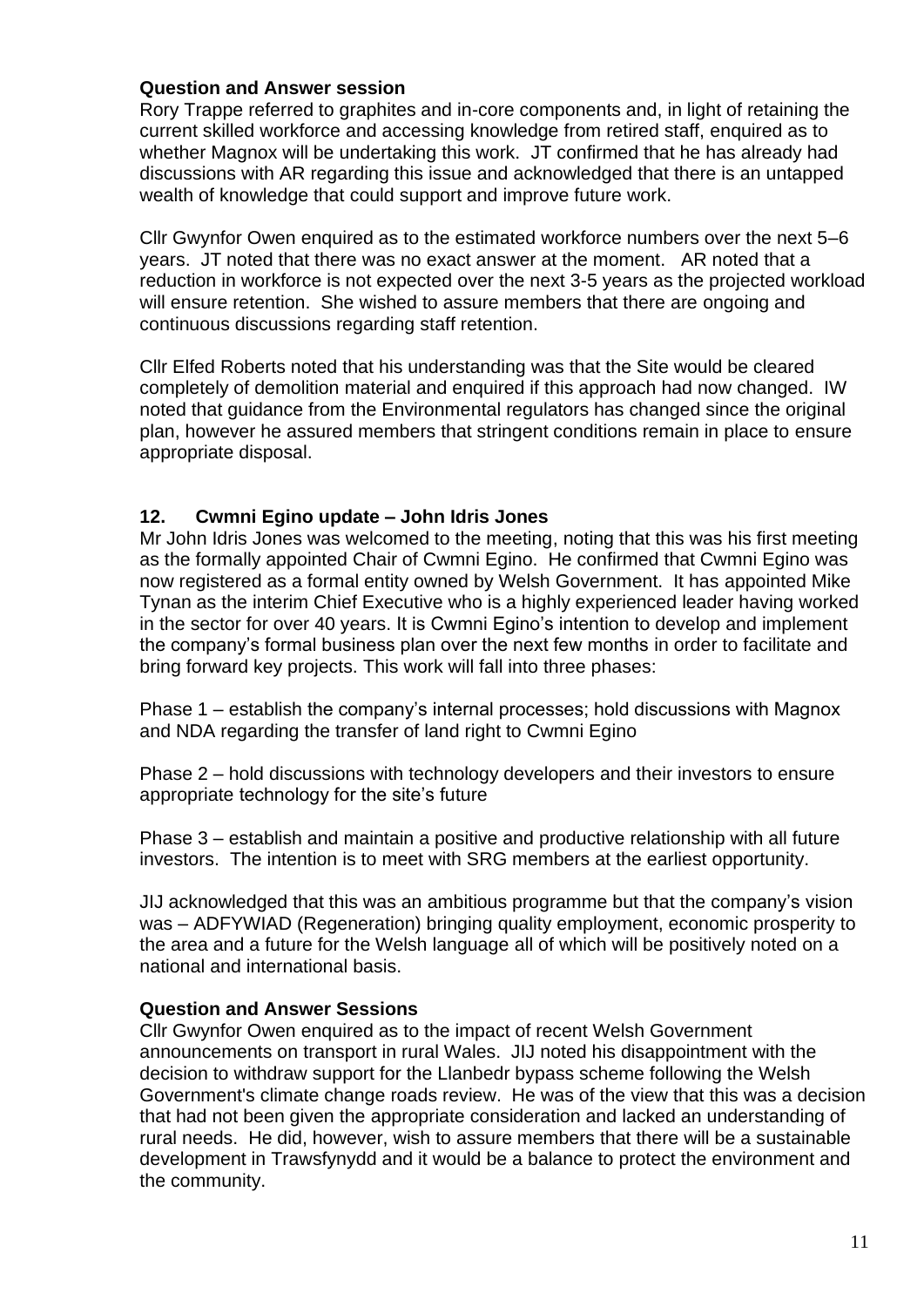## **13. AOB**

## **Ynni Cymunedol Twrog -**

Meredydd Williams presented an update on the above in the absence of Dafydd Watts. Work continues on:

- installing solar PV on community buildings
- the Tanygrisiau Heat project in conjunction with our partners Cyngor Gwynedd, Adra, Grwp Cynefin, Y Dref Werdd and Cwmni Bro Ffestiniog. The project is looking at tackling fuel poverty and decarbonising the 300 houses and other properties in Tanygrisiau. The project partners have commissioned consultants Sustainable Energy to produce an options appraisal comparing a heat network solution using the output of the adjacent run-of-river hydroelectric schemes with a solution based on individual heat pumps in the houses and a local energy market solution similar to the Bethesda Energy local model to enable households to access cheaper electricity when the hydroelectric schemes are running
- working with partners to identify opportunities for installing community owned electric vehicle chargers
- investigating opportunities for new community owned renewable energy projects

Cllr MW wished to thank all for the joint working with Ynni Cymunedol Twrog.

### **Socio-Economic Funding**

Cllr Gwynfor Owen requested contact details for the Socio Economic Funding. It was agreed that Jill Callander circulate the contact details.

#### **16. Date and time of next meeting**

| Date:  | 9 June 2022     |
|--------|-----------------|
| Time:  | To be confirmed |
| Venue: | To be confirmed |

John Richards closed the meeting by thanking everyone for attending, the input from all of the presenters and wished everyone safe and merry Christmas.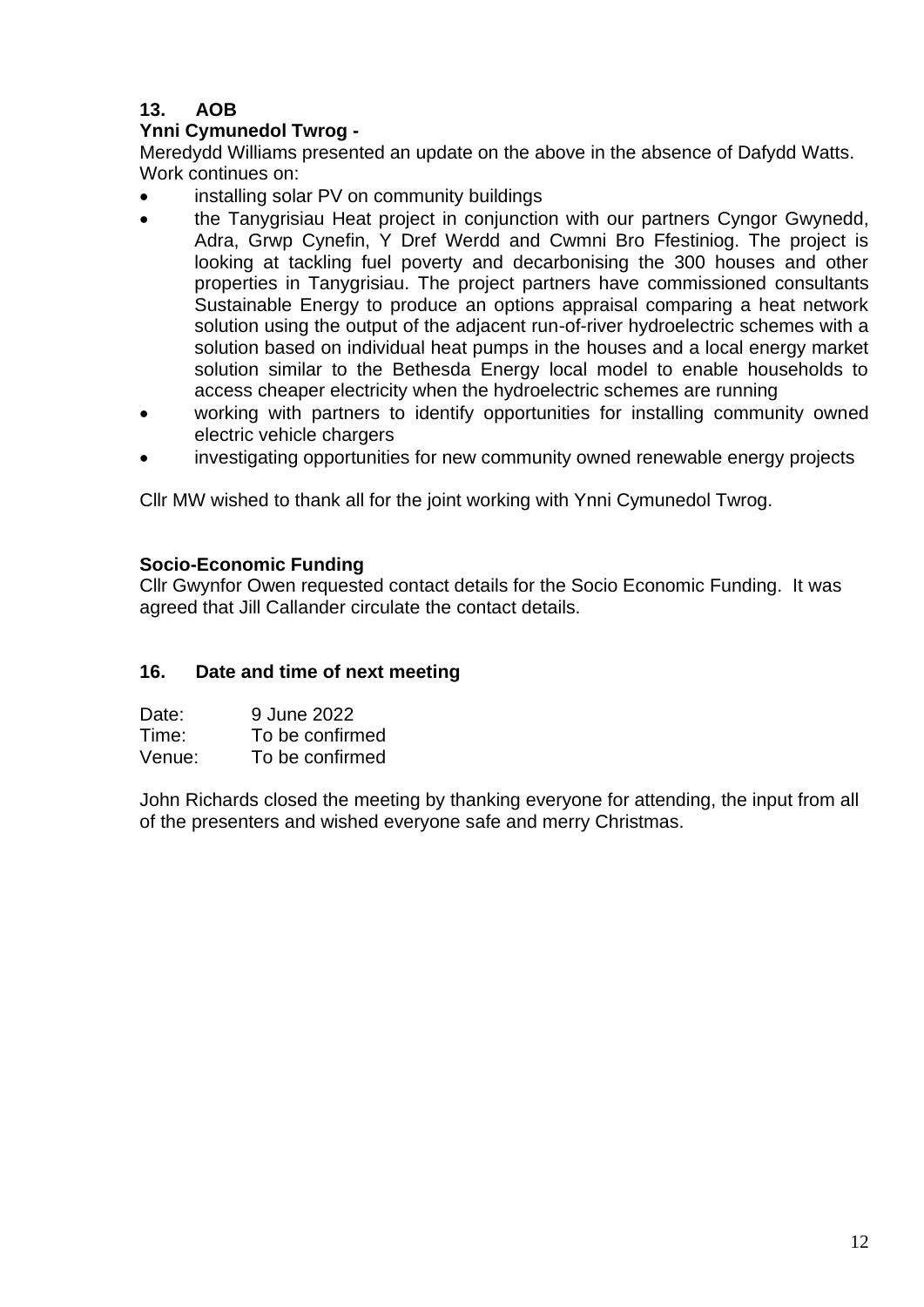

#### **Crynodeb o'r pwyntiau allweddol o Gyfarfod Grŵp Rhanddeiliaid Safle Trawsfynydd a gynhaliwyd ar 18 Tachwedd 2021**

- 1. Dymunodd y Dirprwy Gadeirydd wellhad buan i'r Cynghorydd O'Brien a chroesawodd yr aelodau newydd i'r Grŵp.
- 2. Cyflwynodd Angharad Rayner Adroddiad Cyfarwyddwr Cau Safle Magnox gan gyfeirio at fideo a oedd wedi'i rannu'n flaenorol a oedd yn gwasanaethu yn lle'r Ymweliad Safle a drefnwyd a gafodd ei ohirio oherwydd y cyfyngiadau COVID.
- 3. Arweiniodd Ian Dallas, y Swyddfa Reoleiddio Niwclear (ONR), yr aelodau drwy'r adroddiad hwn gan nodi nad oedd unrhyw faterion arwyddocaol i'w nodi.
- 4. Roedd adroddiad ar y cyd gan NRW/EA wedi'i ddosbarthu'n flaenorol, a gwahoddwyd yr aelodau, yn absenoldeb y swyddog, i gyflwyno unrhyw ymholiadau/sylwadau a allai fod ganddynt drwy Jill Callender.
- 5. Croesawyd Mr Simon Napper i'w gyfarfod cyntaf o'r Grŵp Rhanddeiliaid Safle (GRhS). Nododd bod Jonathan Jenkin wedi dechrau ar secondiad am 2 flynedd gyda BEIS.
- 6. Rhoddodd Ian Warner a Nigel Wright ddiweddariad ar y prosiect o ddymchwel a gwaredu cyfadeilad y pyllau.
- 7. Darparodd John Turp a Ben Bridgewater fanylion y cynllun gwaith ar gyfer y Rhaglen Dreigl Datgomisiynu.
- 8. Rhoddodd John Idris Jones, y Cadeirydd newydd ar gyfer Cwmni Egino, ddiweddariad llafar i'r aelodau am ddatblygiadau'r cwmni hyd yma.
- 9. Cyflwynodd y Cynghorydd Meredydd Williams ddiweddariad byr ar ddatblygiadau Ynni Cymunedol Twrog yn absenoldeb Mr Dafydd Watts.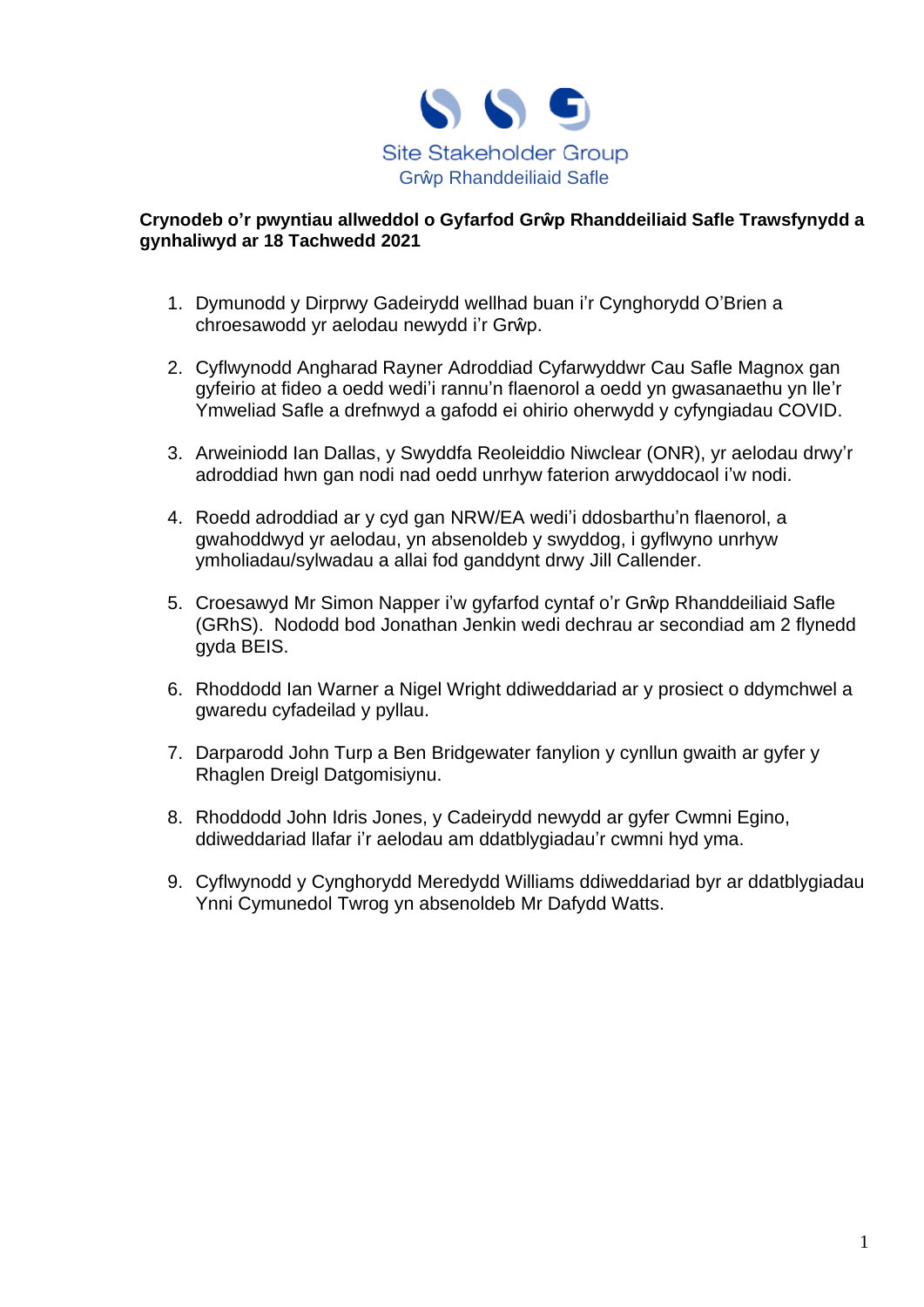

#### **Cyfarfod Grŵp Rhanddeiliaid Safle Trawsfynydd Dydd Iau 18 Tachwedd 2021 am 13.00 Cynhaliwyd drwy ZOOM COFNODION**

#### **PRESENNOL SEFYDLIAD**

**NAME**  John Richards (Dirprwy Gadeirydd) Cyngor Cymuned Trawsfynydd Angharad Rayner **Magnox, Cyfarwyddwr Cau Safle** John Idris Jones **Ardal Fenter Eryri** Ian Warner **Magnox, Rheolwr Tir Halogedig** Eirian V Lewis **Magnox**, Cyfathrebu Ben Bridgewater **Rhaglen Dreigl Datgomisiynu** Ifer Gwyn **Horizon** Cyng Elfed Roberts **Cyngor Sir Gwynedd** Clare Wing **Magnox**, Cyfathrebu John Turp **Rhaglen Dreigl Datgomisiynu** Andy McAteer **Peiriannydd Gorsaf Maentwrog** Cyng Gwynfor Owen Cyngor Cymuned Harlech

Nigel Wright Magnox, Rheolwr Prosiect Offer a Strwythurau Ian Dallas Y Swyddfa Reoleiddio Niwclear (ONR) Steve Thomason Magnox, Cynrychiolydd Undeb (Unite) Rory Trappe **Magnox, Cynrychiolydd Undeb (Prospect)** Tas Akhtar **Magnox, Peiriannydd Diogelwch Ymbelydredd** Paul Richardson Magnox, Cynrychiolydd Undeb (Prospect) Andrew Innes **Magnox, Rheolwr yr Amgylchedd, Iechyd a** Diogelwch, Diogelwch ac Ansawdd (EHSS&Q) Meredydd Williams Cyngor Tref Penrhyndeudraeth Simon Napper **Awdurdod Datgomisiynu Niwclear (NDA)** Jill Callander **Magnox, Ysgrifenyddiaeth y Grŵp** Rhanddeiliaid Safle Sion Roberts **Parc Cenedlaethol Eryri** Helen Smith Marick Communications Ruth Corney **Marick Communications** Catrin Gilkes Cymen – Cyfieithydd Sydna Roberts **Cymen** – Cofnodwr

#### **1. Ymddiheuriadau am absenoldeb**

Croesawodd y Dirprwy Gadeirydd bawb i'r cyfarfod am 1pm. Nodwyd yr ymddiheuriadau canlynol: - Keith O'Brien, Cadeirydd Mike Baggs, The Communist Communist Communist Asiantaeth yr Amgylchedd David Wilby, **David Wilby, Cyfoeth Naturiol Cymru** Iwan Williams, Cyfoeth Naturiol Cymru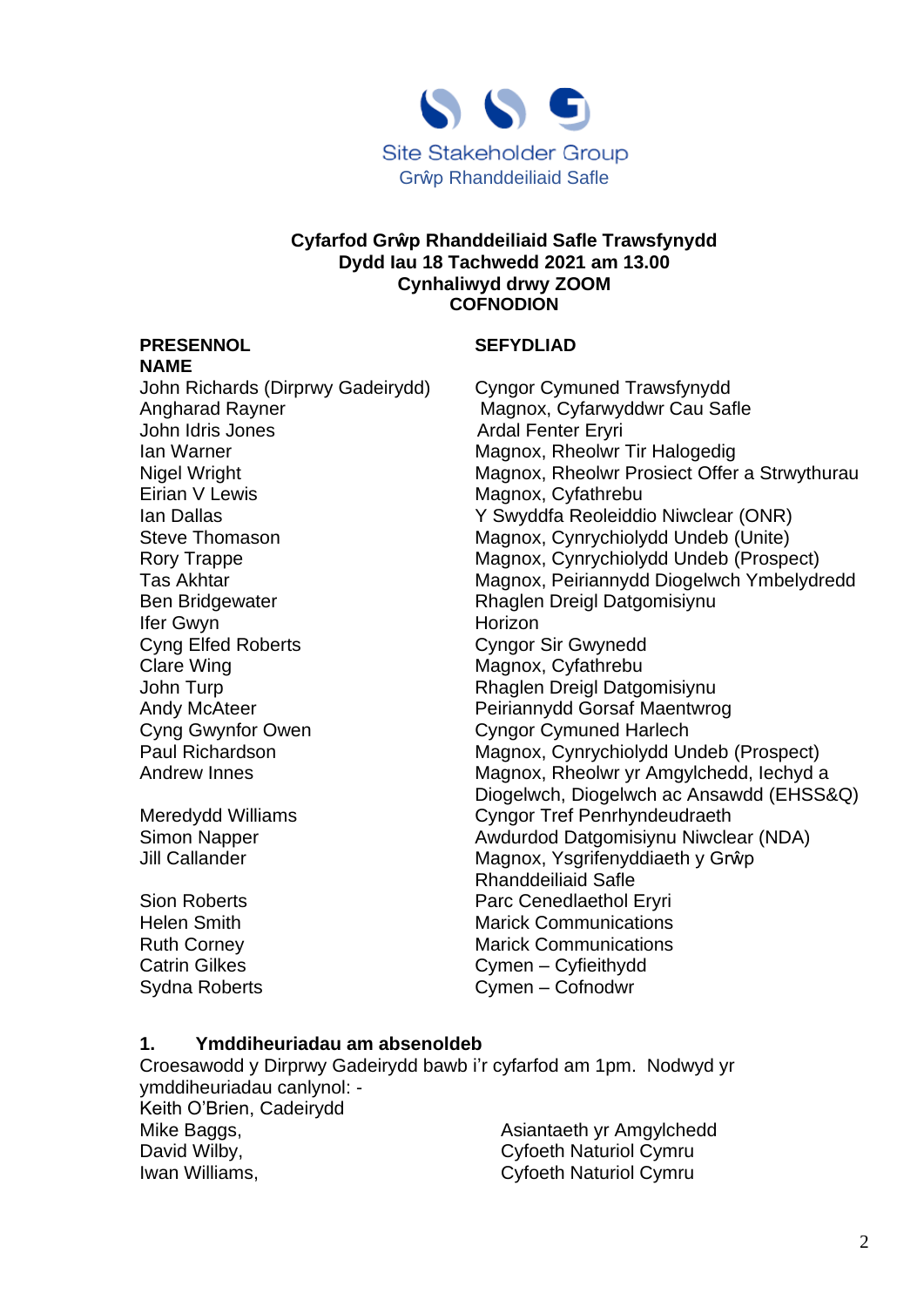| Awdurdod Parc Cenedlaethol Eryri       |
|----------------------------------------|
| Sefydliad y Merched                    |
| <b>Cyngor Gwynedd</b>                  |
| <b>Cyngor Cymuned Penrhyndeudraeth</b> |
|                                        |

## **2. Cymeradwyo Cofnodion y cyfarfod a gynhaliwyd ar 10 Mehefin 2021**

Cyflwynwyd a derbyniwyd cofnodion y cyfarfod a gynhaliwyd ar 10 Mehefin 2021 fel cofnod cywir – (JIJ/AR).

## **3. Materion yn codi o'r cyfarfod a gynhaliwyd ar 10 Mehefin 2021**

Ni chodwyd unrhyw faterion.

## **4. Araith y Dirprwy Gadeirydd – John Richards**

Hysbysodd y Dirprwy Gadeirydd yr aelodau bod y Cyng Keith O'Brien (Cadeirydd) wedi bod yn sâl yn ddiwedder a'i fod wedi dychwelyd adref erbyn hyn yn dilyn cyfnod yn Ysbyty Walton Lerpwl. Cytunwyd yn unfrydol i anfon dymuniadau gorau'r GRhS am adferiad llawn a chyflym iddo.

Croesawodd hefyd y Cyng Gwynfor Owen fel Cynghorydd newydd Cyngor Gwynedd ar gyfer Harlech, Mr Simon Napper a oedd yn cynrychioli'r Awdurdod Datgomisiynu Niwclear (NDA), a oedd yn ymgymryd â dyletswyddau Jonathon Jenkins yn ystod ei secondiad dwy flynedd i BEIS.

Darparodd y Dirprwy Gadeirydd adroddiad byr ar y canlynol: -

• Cyfarfod Cadeiryddion a Dirprwy Gadeiryddion GRhS Magnox – 5 Tachwedd 2021

Digwyddiadau i Ddod

- Cynhadledd NDA ar 26 Tachwedd 2021 y mae holl Aelodau GRhS wedi'u gwahodd i'w mynychu.
- Cyfarfod Diweddariad Chwarterol Cadeiryddion a Dirprwy Gadeiryddion GRhS 17 Rhagfyr 2021

## **5. Adroddiad y Cyfarwyddwr Cau Safle – Angharad Rayner**

Diolchodd Angharad Rayner, Cyfarwyddwr Safle i'r Cadeirydd am ei groeso a chyflwynodd grynodeb o'i hadroddiad fel a ganlyn:-

Roedd yn gobeithio bod yr holl aelodau wedi cael cyfle i wylio'r fideo o'r daith rithiol o'r Ymweliad Safle a oedd wedi'i ddosbarthu'n flaenorol. Roedd hyn yn dangos y gwaith y mae Erith ac OBR yn ei wneud yn storfeydd diogel yr adweithyddion wrth i'r prosiect olaf baratoi i leihau uchder yr adeiladau a'r prosiect dymchwel a gwaredu'r gwastraff o gyfadeilad y pyllau.

Tynnodd AR sylw yn benodol at ddigwyddiad diogelwch yn Hinkley Point. Roedd hyn wedi arwain at unigolyn yn disgyn 2 fetr i uned gaeedig asbestos ac mae'n ein hatgoffa bod yn rhaid i ddiogelwch fod yn flaenoriaeth ym mhob gweithgarwch Safle bob amser. Mae Magnox wedi ymateb yn gadarnhaol i ganfyddiadau'r digwyddiad ac wedi derbyn argymhellion a chamau gweithredu i wneud gwelliannau i atal digwyddiad fel hyn rhag digwydd eto yn y dyfodol.

Nodwyd yr adroddiad diogelwch yn Traws fel a ganlyn:

Nifer y dyddiau a gollwyd ers damwain amser a gollwyd ar hyn o bryd yw 1916 diwrnod.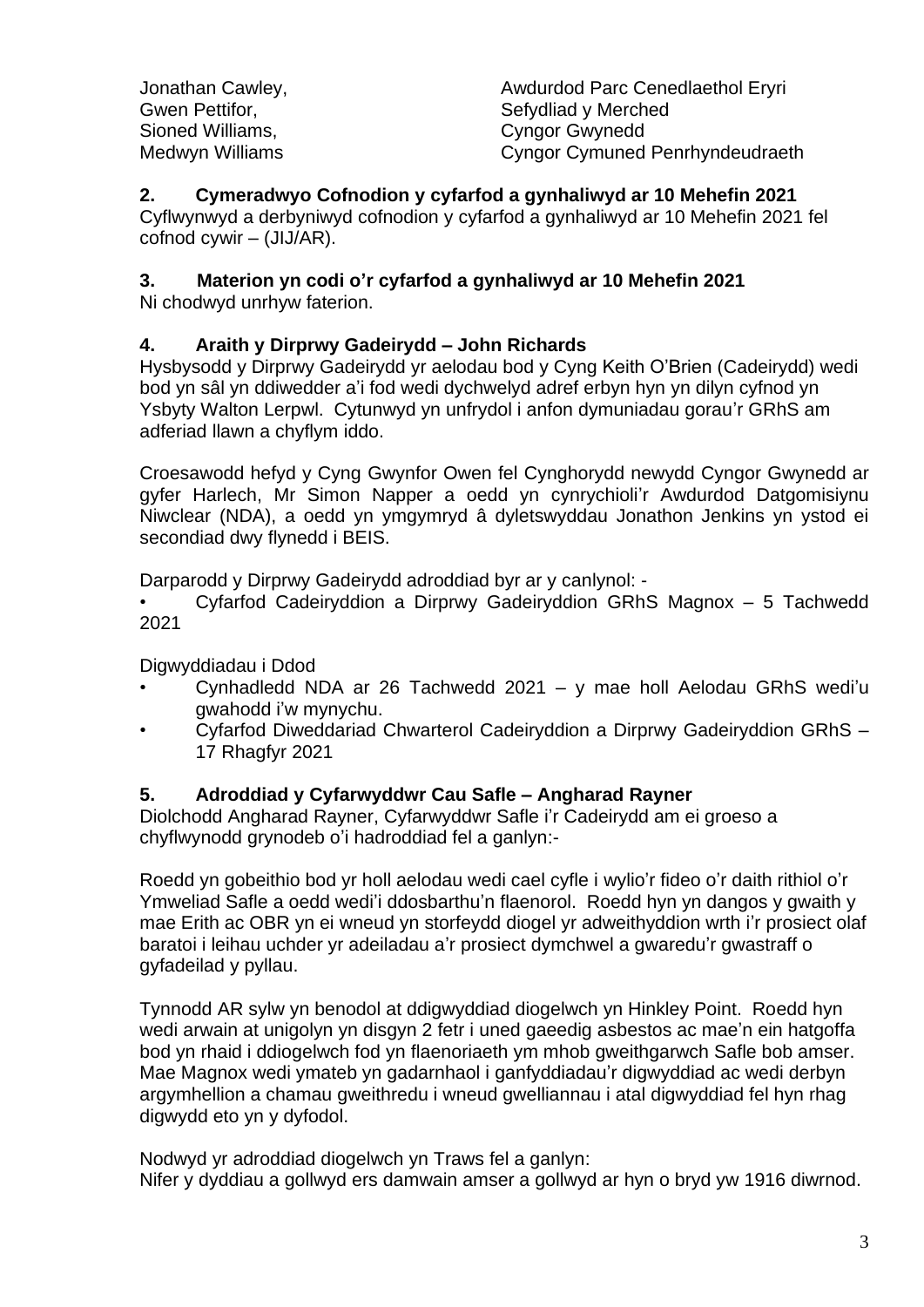Mae 671 diwrnod ers digwyddiad halogiad. Ac 88 diwrnod ers digwyddiad amgylcheddol arwyddocaol.

## **Cynaliadwyedd**

Mae grŵp llywio Cynaliadwyedd Trawsfynydd wedi'i sefydlu sy'n cael ei gynrychioli gan ystod eang o unigolion o bob rhan o'r safle, sy'n frwd dros fod yn rhan o'r fenter hon.

Mae'r grŵp yn cael ei arwain gan noddwr Arweinydd Tîm, Rheolwr EHSS&Q, Andrew Innes a chydlynydd Cynaliadwyedd y safle yw Sion Richards.

## **COVID 19 – diweddariad**

Mae'r gwelliannau canlynol wedi'u cyflwyno

- Adolygu ein hasesiadau risg awyru
- Paratoi cyfres o sgyrsiau blwch offer yn canolbwyntio ar rai o'r egwyddorion sylfaenol ar gyfer darparu gweithle diogel o ran Covid-19
- Ail-agor y cyfleuster profi yn y Ganolfan Ymwelwyr ar gyfer dwy sesiwn lle bydd y tîm LFT ar gael i arwain pobl drwy'r broses a darparu unrhyw help neu gymorth y gallai fod eu hangen arnynt

## **Proffil o'r Gweithlu**

| Magnox               | 168 |
|----------------------|-----|
| Gweithwyr Asiantaeth | 56  |
| Cyfanswm             | 224 |
| $%$ lleol            | 95% |

Ers dechrau'r flwyddyn galendr mae Magnox wedi llwyddo i drosglwyddo cyfanswm o 13 o Weithwyr Asiantaeth i gontractau Magnox.

Mae Magnox wedi penodi tri ymgeisydd allanol i rolau gyda Magnox ac mae tri ymgeisydd arall yn mynd drwy'r broses ymuno yn awr.

#### **Gwobrau Rhagoriaeth Diogelwch a Llesiant Grŵp NDA**

Roedd 3 ymgais o Drawsfynydd ar y rhestr fer yng Ngwobrau Rhagoriaeth Llesiant eleni, a derbyniodd dau ohonynt ganmoliaeth uchel sy'n gyflawniad gwych i'r safle.

## **Rhaglen Hwyluso'r Drefn**

Mae Trawsfynydd yn safle peilot ar gyfer Hwyluso'r Drefn ar draws Magnox sy'n golygu treialu technoleg ac offer gweithle newydd i weld pa wahaniaeth y gallant ei wneud i fywyd gwaith pobl.

Cynhaliodd y tîm Technoleg Hwyluso'r Drefn, mewn cydweithrediad â'r tîm Seiberddiogelwch a Sicrhau Gwybodaeth sioe deithiol ar y safle yn ddiweddar, a oedd yn canolbwyntio ar bedair ffrwd gwaith: Adnoddau Dynol Ymddygiad a diwylliannol **Technoleg** Hwyluso'r drefn / hwyluso lleoedd

#### **Grŵp Iechyd a Llesiant**

Mae grŵp Iechyd a Llesiant y safle wedi bod yn rhagweithiol iawn ar hyd y pandemig, yn cynnig gweithgareddau corfforol a rhithiol, gan gynnwys boreau coffi i roi cyfle i'r rhai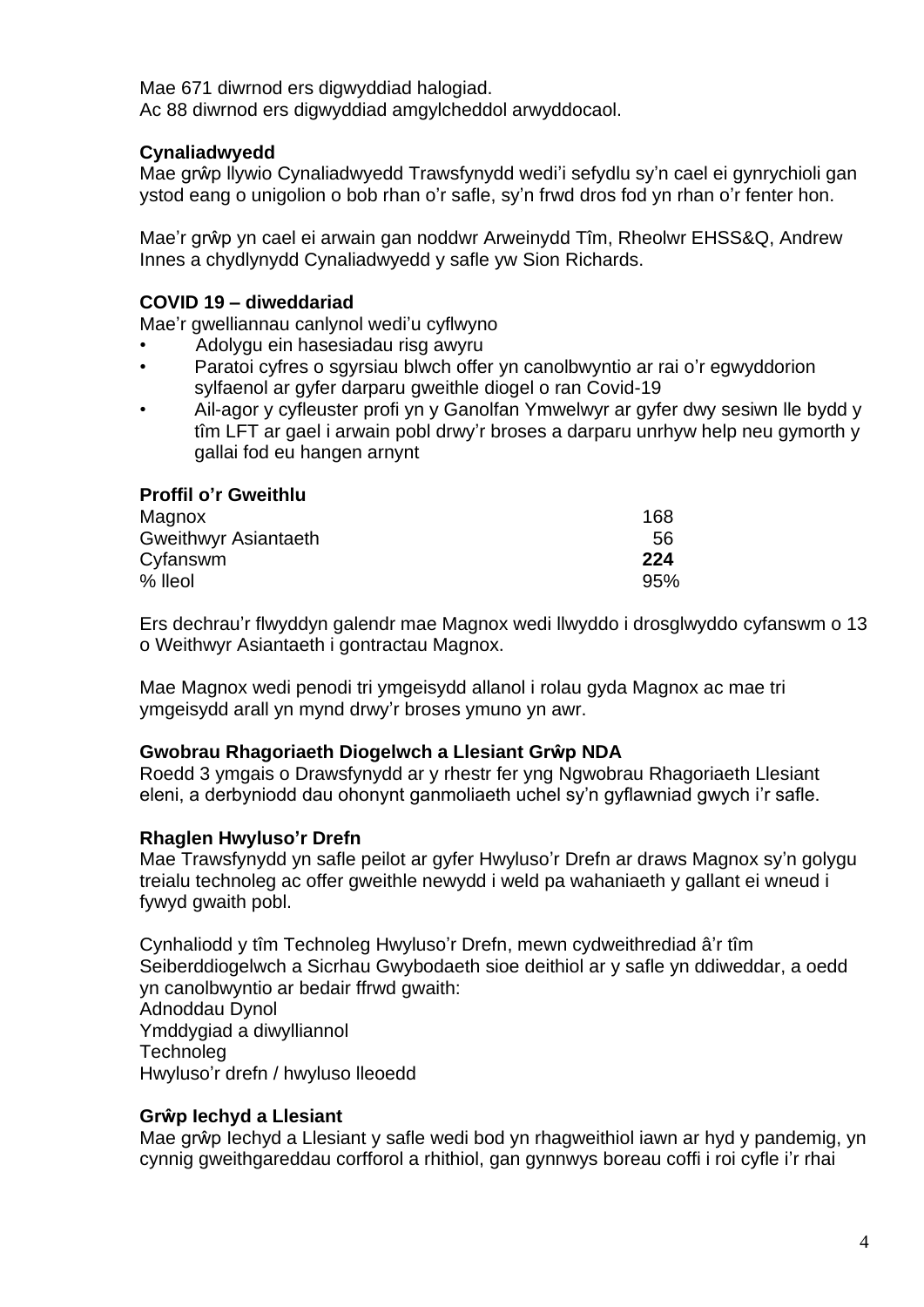sy'n gweithio o adref ryngweithio â chydweithwyr nad ydynt wedi'u gweld ers tro fwy na thebyg.

## **Cyflawniadau gwastraff 2020/21**

Dywedodd AR, yn erbyn targed o gasglu 50 tunnell o wastraff lefel canolraddol (ILW) yn ystod y flwyddyn ariannol hon, bod 30 tunnell wedi'u casglu hyd yma a rhagwelir y bydd 46te wedi'i gasglu erbyn diwedd Mawrth 2022 (tua 5 tunnell o ILW wedi'i osgoi drwy lanhau Gwastraff Lefel Isel**).**

## **Cyflawniadau rheoli asedau**

- Mae gwaith Pwmp Dail a'r Geuffos Dargyfeirio yn agos at gael ei gwblhau, gan leihau risg cyflwr asedau i safle Trawsfynydd. Rhoddwyd y contract i adnewyddu'r Gwaith Carthffosaeth i JN Bentley.
- Cafodd 1.5Te o eitemau gwaith halogedig eu dihalogi a'u clustnodi i'w hailgylchu drwy gyfleuster trin pwrpasol.
- Mae dihalogi'r Ataliwr Olew yn y prif faes parcio yn cael gwared ar beryglon etifeddiaeth o'r safle.
- Adnewyddu'r prif faes parcio
- Adnewyddu Sgwâr y Ddraig.
- Mae gwaith Diraddio LC28 (Archwiliadau a Diffygion Strwythurol Adeiladau Sifil) ar SS1 a SS2 wedi'i gwblhau
- Mae Diffygion Pyllau a Storfeydd Diogel LC 28 wedi dechrau.

Mae timau Rheoli Asedau ac Offer a Strwythurau wedi bod yn cydweithio i ddihalogi mwy na 1.5Te o offer a oedd wedi'u clustnodi i'w hailgylchu.

## **Datgomisiynu cyfadeilad y pyllau**

Mae tîm Hunan-Berfformiad Magnox yn perfformio'n dda iawn a gwelir cynnydd da ar y safle.

Mae gwaith wedi'i gwblhau yn yr ardaloedd canlynol:

- Tanciau Oedi Terfynol
- Ystafell Switsys
- Ystafell Oeri Pyllau
- Ystafell Hidlo y De
- Datgomisiynu'r ardal Islawr Trin Elifiant Gweithredol. Cyflawnwyd carreg filltir arwyddocaol drwy gael gwared ar yr ardal offer etifeddiaeth â lefel perygl uchel.
- Dechreuodd gwaith yn y Gwaith Trin Dŵr Tywalltedig ardal offer etifeddiaeth halogedig arwyddocaol arall.

## **Gwaith galluogi lleihau uchder storfeydd diogel**

Mae'r safle ar y cam olaf o baratoi ar gyfer gwaith galluogi lleihau uchder.

- Gwaith cael gwared ar asbestos wedi'i gwblhau mewn 6 o'r 8 codwyr cebl.
- Disgwylir i'r gwaith orffen yn ystod chwarter cyntaf blwyddyn ariannol 2022/23.
- Cwblhawyd gweithgareddau caffael y Gadwyn Gyflenwi Gychwynnol ar gyfer cefnogaeth ymgynghorydd Dymchwel a Pheirianneg Ymgynghorol - penodwyd RVA fel Ymgynghorydd Dymchwel a phenodwyd Arup fel Ymgynghorydd Cymorth Peirianneg
- Adolygu goblygiadau Caniatâd Cynllunio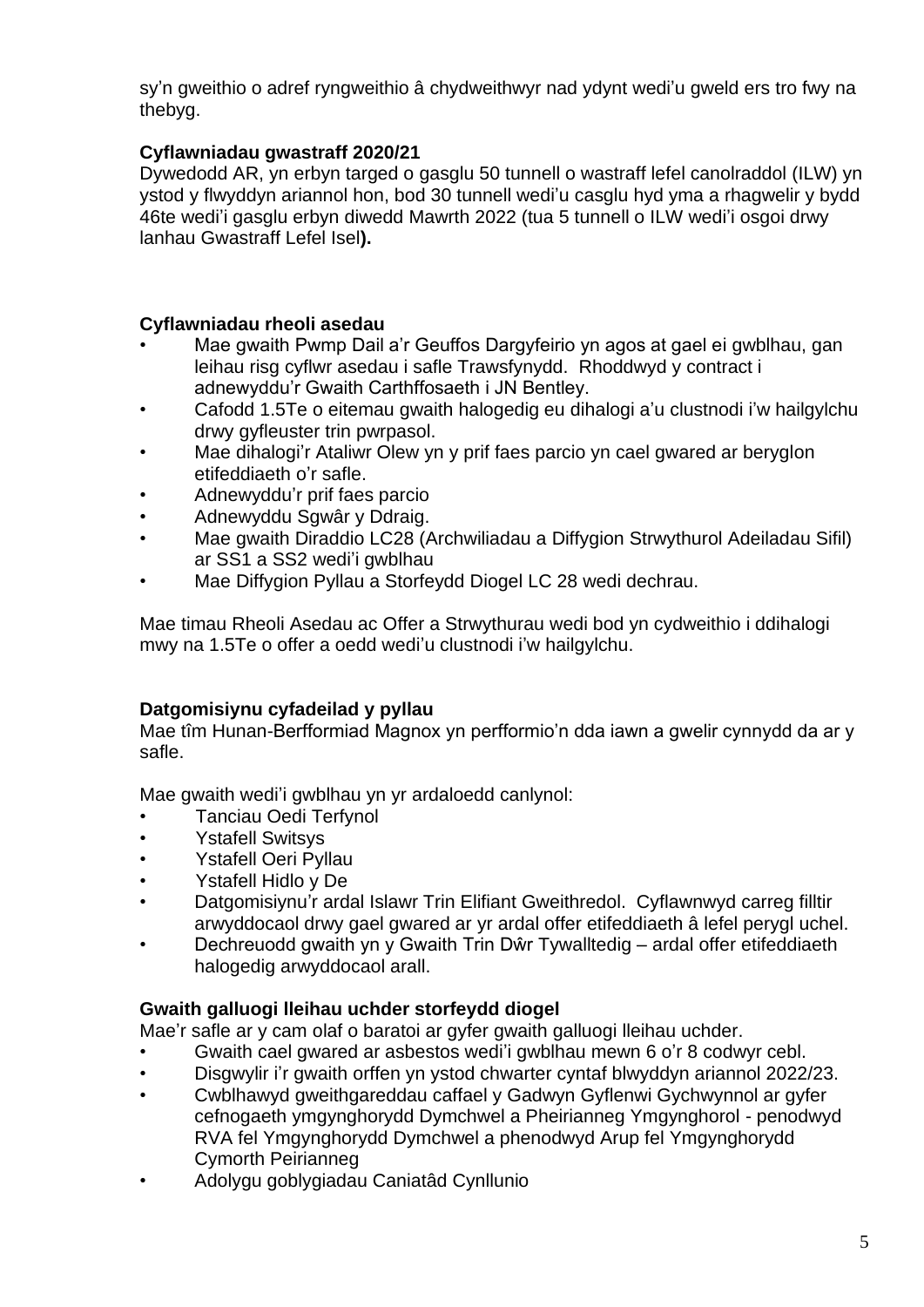- Cytuno i gyflymu Cam 2 To Capio fel galluogwr allweddol er mwyn cwblhau'r ardaloedd bach o do Capio (a hepgorwyd yn wreiddiol ar gyfer gofynion gweithredol)
- Cwblhau Amcan Ansawdd Data Nodweddion a chynlluniau Samplo a Dadansoddi yn cael eu datblygu
- Cwblhawyd Adolygiad 2 yr Awdurdod Dylunio
- Cwblhawyd Adolygiad 2 yr Awdurdod Gwastraff
- Arolygon Ymchwil a Datblygu Asbestos wedi dechrau

### **Gwaith ar y safle ar gyfer y 6 mis nesaf**

Roedd AR yn falch o hysbysu'r aelodau bod gwaith adfer swmp Malurion Elfen Tanwydd (FED) y De wedi'u cwblhau yn awr. Gwaith arfaethedig eraill:

- Cwblhau gwaith nodweddu concrit hydraidd yn Naeargell Malurion Elfen Tanwydd (FED) y Gogledd.
- Cwblhau gwaith cael gwared ar asbestos yng nghodwyr cebl Storfa Ddiogel 2.
- Cwblhau'r gwaith o dynnu waliau mewnol Storfeydd Diogel 1 a 2.
- Cwblhau'r gwaith o ddatgomisiynu Gwaith Trin Dŵr Tywalltedig yng Nghyfadeilad y Pyllau.
- Cwblhau gwaith y prif gontractwr JN Bentley, i Bwmp Dail a'r Geuffos Dargyfeirio a datgomisiynu eu safle.

### **Cyllid Economaidd-Gymdeithasol Magnox**

**Cymorth Covid** - Mae £236,000 o £300,000 wedi'i gymeradwyo hyd yma. Darparwyd £25,000 i Awdurdodau Lleol ger y 12 safle Magnox ac roedd y mwyafrif o'r cymorth ar gyfer darpariaethau banciau bwyd ac offer PPE. Prynwyd argraffwyr 3D hefyd ar gyfer ysgol uwchradd a choleg er mwyn cynhyrchu feisorau ar gyfer gweithwyr allweddol.

Mae **Neuadd Goffa Cricieth** wedi derbyn £1,000 o gyllid economaidd-gymdeithasol cymydog da er mwyn gwella'r effeithlonrwydd ynni yn y neuadd.

Mae **Ymddiriedolaeth Rheilffordd Llyn Tegid** wedi sefydlu Prosiect y Ddraig Goch i ddatblygu ac adeiladu estyniad rheilffordd £3.5 miliwn i dref Y Bala. Derbyniodd yr Ymddiriedolaeth £23,000 o gyllid gan Magnox yn 2019 a gefnogodd gamau cynnar y prosiect. Cymeradwywyd £38,970 ychwanegol ar gyfer ffioedd proffesiynol i gyflawni goblygiadau gan gyrff cynllunio a rheoleiddio. Mae'r gwaith hwn yn cael ei wneud ochr yn ochr â phrosiect gwerth £6.5 miliwn gan Cyfoeth Naturiol Cymru i uwchraddio amddiffynfeydd llifogydd y dref yn sylweddol yn dilyn caniatâd cynllunio gan Awdurdod Parc Cenedlaethol Eryri. Disgwylir i'r gwaith ddechrau ym mis Rhagfyr 2021.

Mae **Grŵp Llandrillo Menai** wedi derbyn £386,034 o gyllid uniongyrchol gan yr NDA tuag at brosiect LabSTEM gwerth £1.9 miliwn. Bydd 10 labordy ar draws eu safleoedd yn elwa ar waith adnewyddu ac uwchraddio, gan gynnwys safleoedd Coleg Meirion-Dwyfor ym Mhwllheli a Dolgellau.

#### **Sesiwn Holi ac Ateb**

Llongyfarchodd y Cynghorydd G Owen AR ar y fideo Ymweliad Safle; fodd bynnag, nododd ei bryderon y gallai gael ei ddileu ac na fyddai ar gael ar ôl y cyfarfod hwn. Cadarnhaodd Jill Callander na fyddai'r fideo hwn, sydd wedi'i rannu gyda holl Aelodau GRhS Trawsfynydd, i'w galluogi i weld y cynnydd sy'n cael ei wneud ar y safle (mae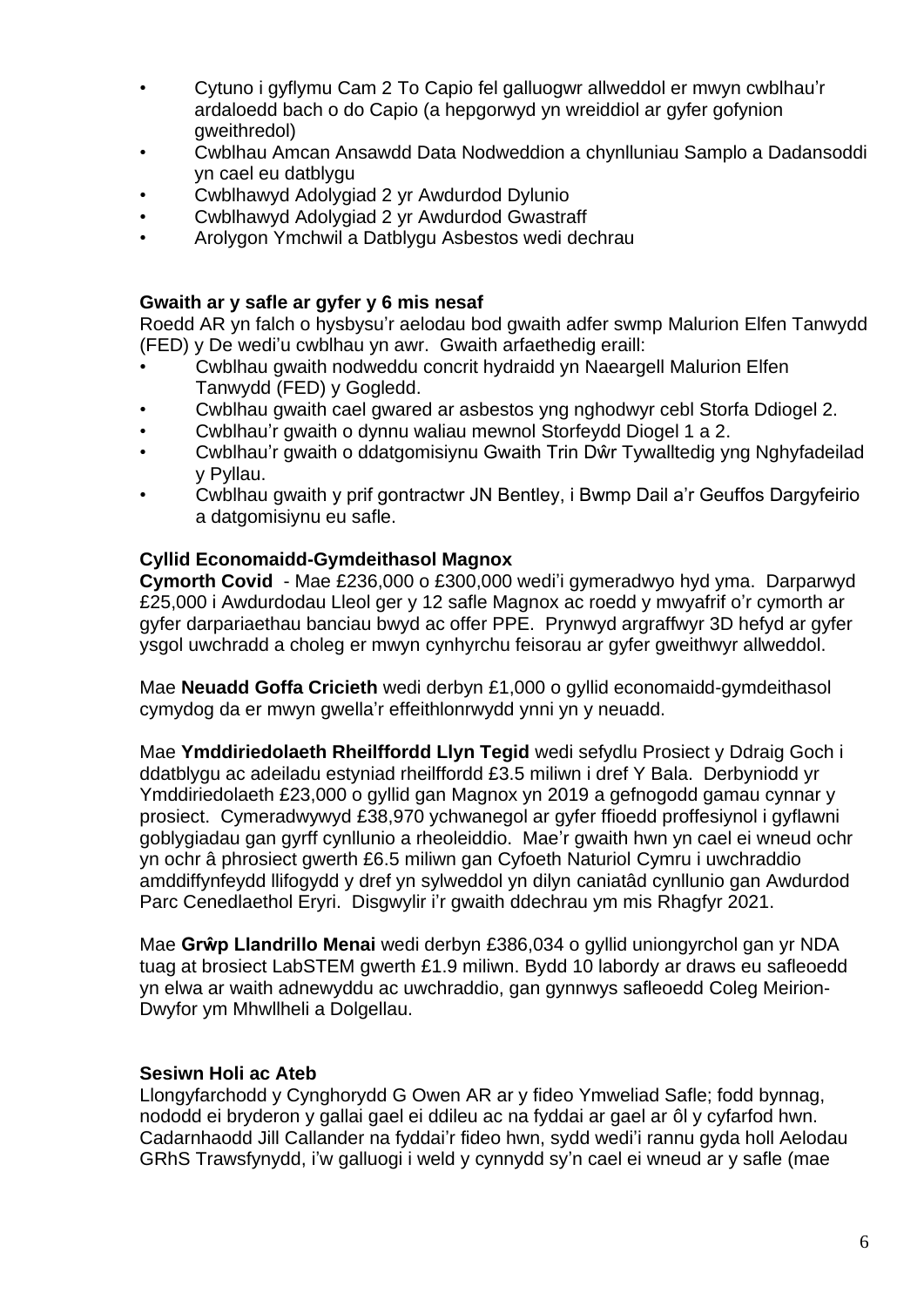Covid wedi atal taith safle arferol), yn cael ei ddileu a'r gobaith oedd y byddai'n cael ei ddosbarthu ac y byddai ar gael wrth symud ymlaen.

Holodd y Cynghorydd Meredydd Williams ynghylch y manylion o ran gwaith lleihau uchder a gwaredu deunydd dymchwel. Nododd AR bod y gwaith lleihau uchder yn rhan o gwmpas y gwaith presennol ar y safle ac y byddai cyflwyniad Mr Ian Warner (*yn Eitem 10 ar yr Agenda*) yn darparu eglurder pellach.

Diolchodd y Dirprwy Gadeirydd i AR am ei chyflwyniad manwl ac yn benodol y newyddion ynghylch y cyfleoedd prentisiaeth ac adnewyddu Sgwâr y Ddraig.

Canmolodd Paul Richardson fideo Taith Rithiol Traws.

## **6. Adroddiad gan Y Swyddfa Reoleiddio Niwclear – Ian Dallas**

Croesawyd Mr Ian Dallas i'r cyfarfod a dywedodd wrth yr aelodau bod y Swyddfa Reoleiddio Niwclear o'r farn bod y trefniadau a wnaed yn ystod y cyfnod adrodd 1 Ebrill 2021 i 30 Medi 2021, yn foddhaol yn yr ardaloedd a arolygwyd. Nododd ID bod croeso i aelodau gysylltu ag ef drwy e-bost rhwng cyfarfodydd y GRhS pe byddai ganddynt unrhyw gwestiynau neu ymholiadau.

## **Sesiwn Holi ac Ateb**

Holodd Paul Richardson a oedd Y Swyddfa Reoleiddio Niwclear yn cefnogi unrhyw ddulliau gweithredu i helpu i symleiddio prosesau a oedd wedi'u halinio â safle gynhyrchu cyn hyn, o ran rheoliadau. Ymatebodd ID drwy gadarnhau mai cyfrifoldeb y Trwyddedai fyddai cynnig unrhyw newidiadau ac mai'r Trwyddedai oedd yn bennaf gyfrifol am ddiogelwch. Nododd nad oedd unrhyw gyfarwyddebau yn y rheoliadau sy'n atal gweithredwyr rhag cyflwyno unrhyw awgrymiadau a fyddai'n cefnogi ffyrdd gwell o weithio, ac y dylid gwneud hyn drwy eu Rheolwyr Llinell. Pwysleisiodd bwysigrwydd cynnal llinellau cyfathrebu agored ac y byddai'n ymweld â Thrawsfynydd yn ystod yr wythnos yn dechrau 13 Rhagfyr 2021 ac y byddai'n fodlon cytuno ar apwyntiad sy'n gyfleus i bawb i drafod hyn ymhellach.

## **7. Adroddiad gan Cyfoeth Naturiol Cymru – Iwan Williams**

## **8. Adroddiad Asiantaeth yr Amgylchedd – Mike Baggs**

Roedd IW a MB wedi cyflwyno ymddiheuriadau ar gyfer y cyfarfod hwn, fodd bynnag, roeddent yn croesawu unrhyw sylwadau neu ymholiadau drwy e-bost drwy Jill Callander.

## **9. Adroddiad gan yr Awdurdod Datgomisiynu Niwclear – Simon Napper**

Croesawyd Mr Simon Napper i'r cyfarfod a darparodd grynodeb o adroddiad yr Awdurdod Datgomisiynu Niwclear, gan dynnu sylw penodol i'r canlynol:-

## **COVID 19**

- Mae'r gweithlu yn parhau i weithio o adref i raddau helaeth
- Cynhelir proses ddychwelyd flaengar, wedi'i rheoli i swyddfeydd o 2 Awst 2021
- Byddwn yn parhau i fabwysiadu cymysgedd o weithio o adref ac yn y swyddfa yn seiliedig ar ddull hyblyg ac angen busnes
- Proses ddychwelyd flaengar i fwy o ymgysylltiad wyneb yn wyneb yn seiliedig ar drafodaeth gyda rhanddeiliaid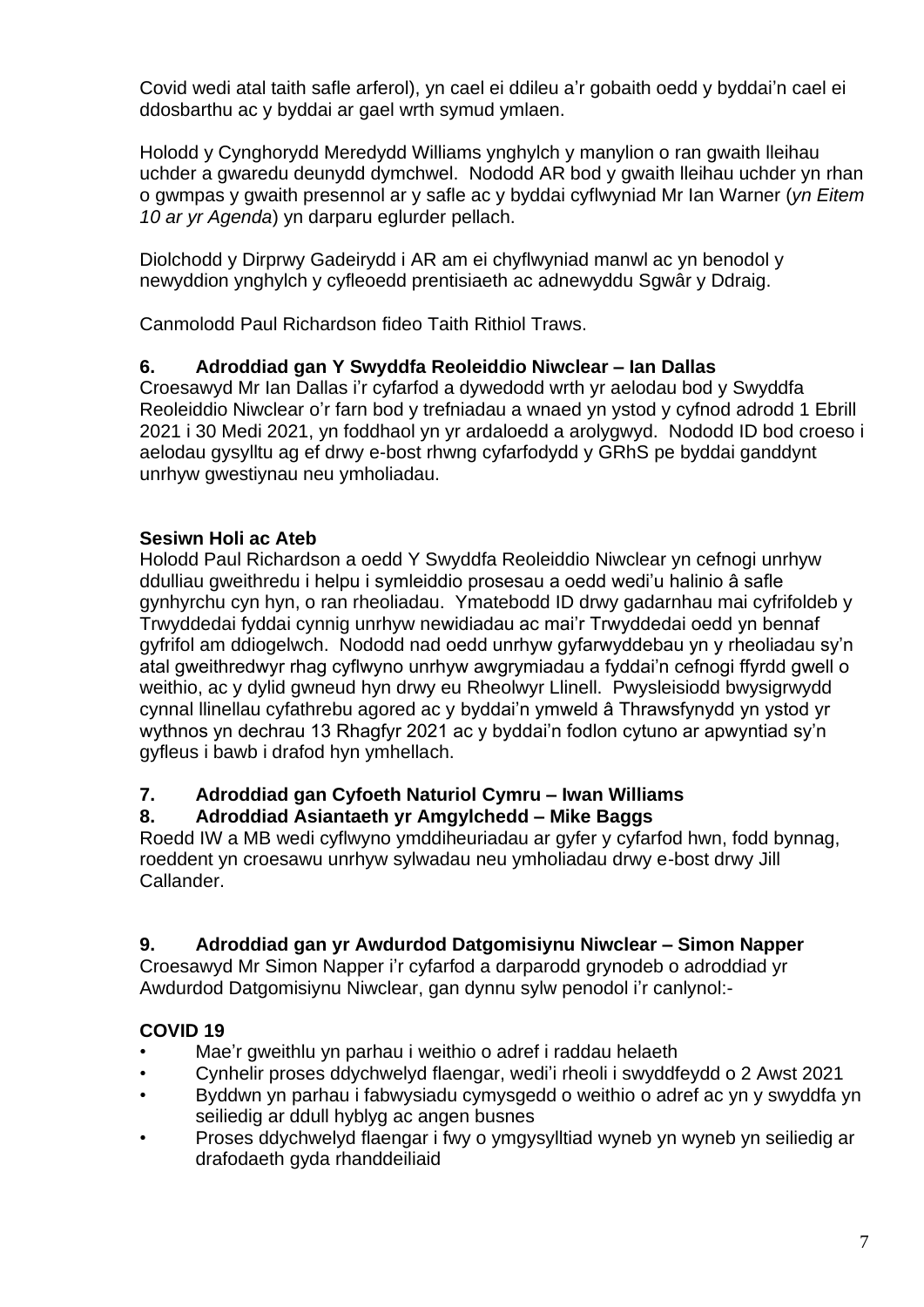## **Adroddiad a Chyfrifon Blynyddol**

- Cyhoeddwyd ar 21 Gorffennaf
- Cynnydd wedi parhau er gwaethaf effaith COVID-19
- Lleihau peryglon yn Sellafield a Dounreay
- Dychwelyd gwastraff dramor
- Strwythur newydd i'r Grŵp
- Cyfanswm y gwariant yn is na'r rhagolygon £3.059bn yn erbyn £3.486bn
- £612 miliwn o incwm

#### **Adroddiad Cynnydd Cenhadaeth – cyhoeddwyd ar 4 Tachwedd.**

Nododd SN bod yr adroddiad hwn yn dangos faint o gynnydd a wnaed yn ein cenhadaeth ers 2005, a faint o waith sydd ar ôl i'w wneud yn y 120 a mwy o flynyddoedd. Mae cynnydd a nodau wedi'u halinio â'r rhai yn Strategaeth 4, a gyhoeddwyd ym mis Mawrth 2021.

### **Datblygiad Grŵp yr Awdurdod Datgomisiynu Niwclear (NDA)**

Tîm newydd wedi'i gyhoeddi ar gyfer y grŵp NDA – Tîm Arweinyddiaeth Grŵp NDA

- Mae hyn yn alinio gyda phroses o newid i fodel ategol newydd er mwyn cynyddu buddiannau gweithio fel grŵp
- Mae'n cynnwys Prif Swyddog Gweithredol a swyddogion gweithredol canolfan gorfforedig yr NDA a Phrif Swyddogion Gweithredol/Rheolwyr Gyfarwyddwyr cwmnïau gweithredu'r grŵp
- Penodwyd Dr Adrian Simper i rolau ar y cyd Prif Gynghorydd Gwyddonol yr NDA a Phrif Gynghorydd Niwclear i BEIS

#### **Gwasanaethau Gwastraff Niwclear**

- Mae isadran gwastraff y NDA ar y trywydd cywir i gael ei lansio ar 31 Ionawr 2022, sy'n dod â LLWR a RWM ynghyd o dan dîm gweithredol a hunaniaeth gyffredin
- Fe'i gelwir yn Wasanaethau Gwastraff Niwclear, gyda'r logo a'r hunaniaeth yn parhau i gael eu datblygu
- Bydd y gwaith o ddydd i ddydd ar gyfer y mwyafrif o gyflogeion yn parhau'n ddigyfnewid.
	- Bydd adrannau a swyddogaethau yn ystyried integreiddio tu hwnt i'r lansiad.
- Nid yw'r tîm gweithredol newydd yn dechrau yn eu swyddi hyd at 31 Ionawr.

#### **Y NDA i Ddatgomisiynu safleoedd Uwch Adweithyddion Nwy**

- Cyfeiriwyd gan y llywodraeth i gymryd perchnogaeth bellach ar saith safle EDF AGR ar gyfer datgomisiynu
- Bydd Magnox Ltd yn gyfrifol am ddatgomisiynu'r saith safle ar ôl gwagio tanwydd
- Yn destament o'r sgiliau, gwybodaeth a'r profiad yn y grŵp NDA a hyder y llywodraeth yng ngallu'r NDA
- Edrychwn ymlaen at weithio gydag EDF Energy i sicrhau trosglwyddiad di-dor gorsafoedd yn y blynyddoedd i ddod

## **Gweithgor Theddlethorpe**

- Mae RWM yn croesawu sefydlu Gweithgor Theddlethorpe
- Mae'n darparu llwyfan ar gyfer dechrau trafodaethau lleol ar leoliad posibl cyfleuster gwaredu daearegol
- Mae'n dynodi dechrau proses archwiliadol o ganfod ffeithiau a thrafod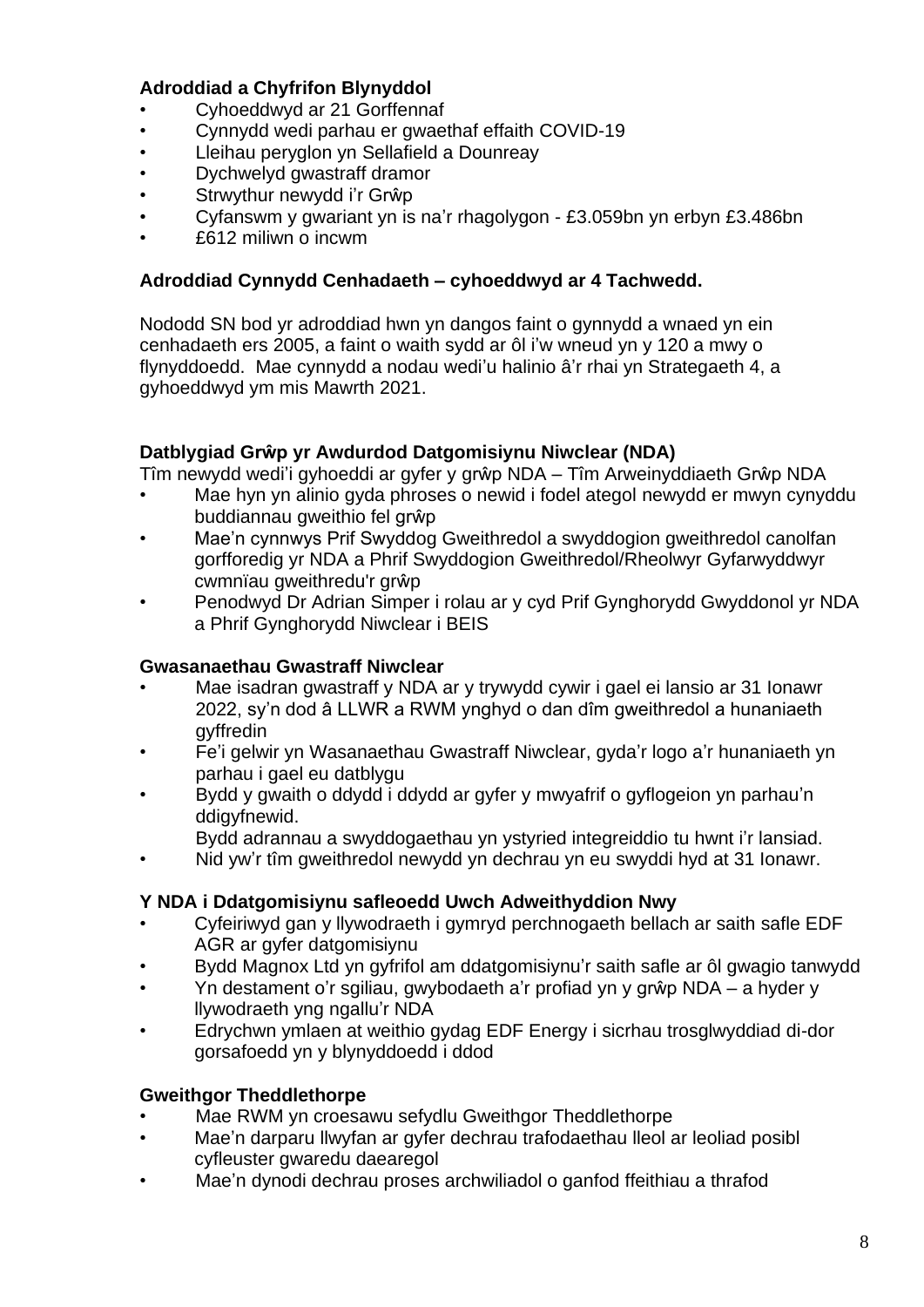• Mae dau weithgor presennol yn Cumbria – Copeland ac Allerdale

## **Ymchwiliad ac Adroddiad Adolygiad Adrannol Magnox**

- Mae'r Llywodraeth a'r NDA wedi cyhoeddi eu hymatebion i Ymchwiliad ac Adolygiad Adrannol Magnox (Adroddiad Holliday)
- Croesewir argymhellion yr adroddiad
- Cynnydd sylweddol ers 2017:
- Model gweithredu newydd
- Atgyfnerthu'r swyddogaethau cyfreithiol, masnachol a sicrwydd
- Tîm Arweinyddiaeth y Grŵp

## **Penodiadau Newydd**

- Bydd Jamie Reed yn ymuno â'r NDA y mis hwn i ddod yn gyfarwyddwr Effaith Gymdeithasol, bydd yn datblygu dull gweithredu'r NDA ar economeggymdeithasol ym mhob safle NDA
- Ymunodd Dr Sam Harris â'r NDA fel Pennaeth Materion Llywodraeth

## **Mae digwyddiad cadwyn gyflenwi'r NDA fel a ganlyn: -**

- Dyddiad newydd 3 Chwefror 2022 yn Y Ganolfan Ryngwladol, Telford. Gohiriwyd ers mis Mehefin 2020 oherwydd y pandemig Covid.
- Seremoni Wobrwyo'r Gadwyn Gyflenwi ar yr un diwrnod y dyddiad cau ar gyfer ceisiadau yw 12:00 ar 1 Hydref
- Y digwyddiad cadwyn gyflenwi mwyaf yn Ewrop gyda 1,700 o ymwelwyr a 300 a mwy o gyflenwyr

## **Digwyddiad Rhanddeiliaid NDA**

- Cynhelir digwyddiad Rhanddeiliaid NDA ar 26 Tachwedd 2021
- Gwahoddiad yn unig trwy Eventbrite croesewir holl aelodau'r GRhS
- Cynhadledd rithiol lle gall rhanddeiliaid holi cwestiynau a chlywed paneli ar lwyfan ffrydio byw
- Anfonwyd gwahoddiadau at holl randdeiliaid allweddol y NDA

## **Sesiwn Holi ac Ateb**

Holodd Rory Trappe ynghylch yr amserlen ar gyfer Pen Rheilffordd Traws/Ffestiniog. Sicrhaodd SN yr aelodau y bydd Magnox yn arwain i ddechrau ar y camau nesaf.

Holodd y Cynghorydd Meredydd Williams a fyddai'r berchnogaeth yn trosglwyddo i Magnox. Dywedodd SN bod y berchnogaeth yn perthyn i'r NDA, bydd Magnox yn datgomisiynu'r safle gyda'r nod o'i drosglwyddo yn ôl i'r gymuned ar ddiwedd y broses ddatgomisiynu.

Holodd Paul Richardson a yw'r Achos Busnes o ran y rhaglen ddatgomisiynu barhaus wedi'i chyflwyno i BEIS. Cadarnhaodd SN nad oedd hyn wedi digwydd. Cadarnhaodd John Turp bod yr Achos Busnes wedi'i gymeradwyo gan Fwrdd Magnox, a'i fod yn nwylo Tîm Arweinyddiaeth y Grŵp yn y NDA ar hyn o bryd ac na fyddai angen ei gyflwyno i BEIS o bosibl, fodd bynnag, bydd yr aelodau yn derbyn manylion am ddyddiadau a datblygiadau.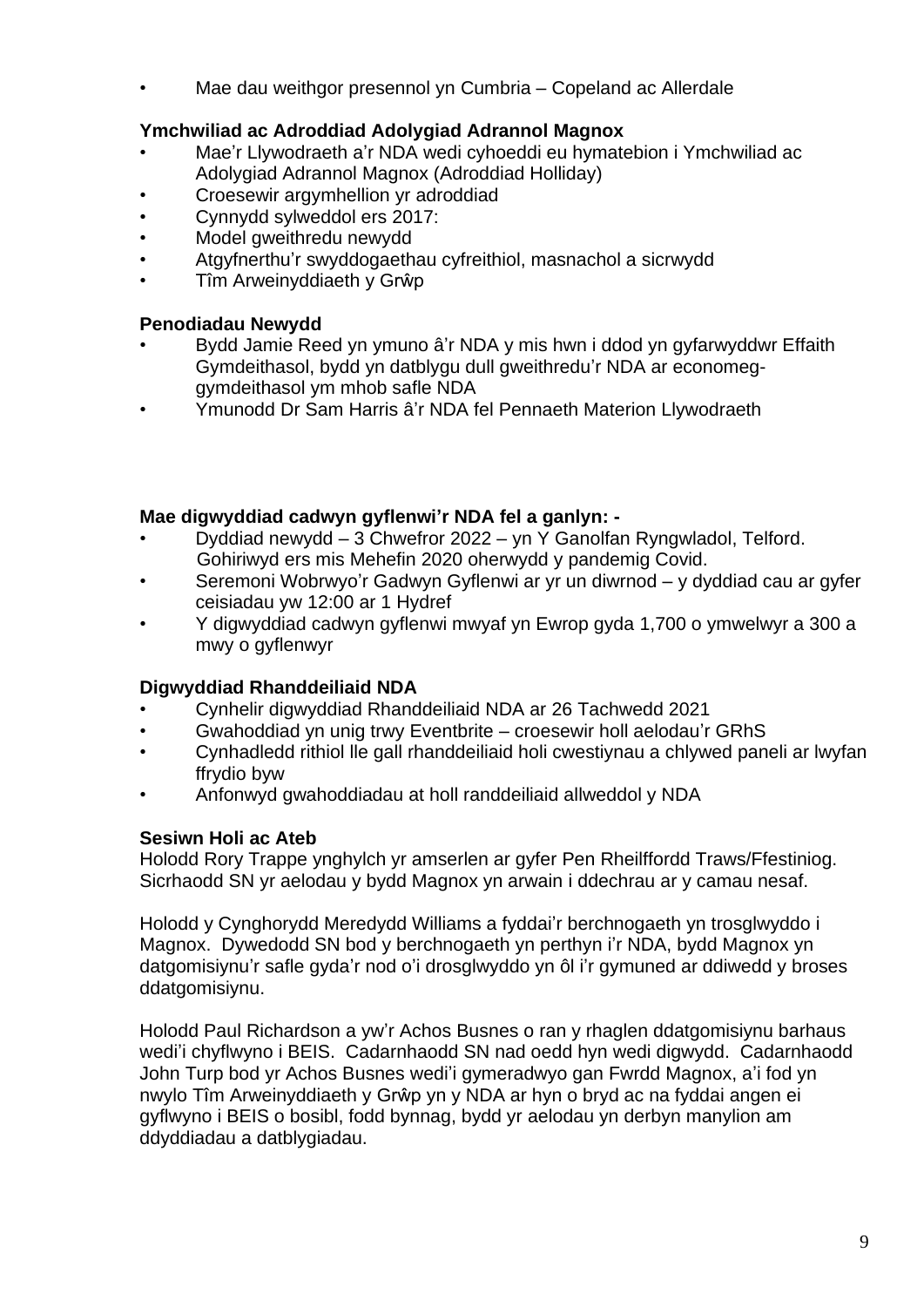## **10. Diweddariad ar y prosiect dymchwel cyfadeilad y pyllau – Ian Warner / Nigel Wright**

Croesawyd Mr Ian Warner i'r cyfarfod a darparodd adroddiad yn rhoi diweddariad ar yr eitemau uchod a grynhowyd fel a ganlyn:-

- Roedd fideo ymgynghori â rhanddeiliaid wedi'i 'dreialu' gydag aelodau, a bydd y fersiwn terfynol yn ffurfio rhan o Raglen Allgymorth Rhanddeiliaid.
- Mae trafodaethau yn parhau rhwng Parc Cenedlaethol Eryri; Cyfoeth Naturiol Cymru ac ONR o ran caniatâd cynllunio ac unrhyw faterion perthnasol eraill.
- Y bwriad yw parhau gyda'r gwaith lleihau uchder i ddechrau a chadw unrhyw ddeunydd dymchwel nad yw'n ymbelydrol, a gweithio gyda'r rheoleiddiwr i ailddefnyddio'r holl ddeunyddiau addas.

Croesawyd Mr Nigel Wright Uwch Reolwr Prosiect hefyd i'r cyfarfod ac amlinellodd yr amserlen ar gyfer cynnydd gyda'r tabl canlynol: -



Nododd bod y prosiect yn y cam 'Cysyniad' ar hyn o bryd. Nododd hefyd y posibilrwydd o gam interim hir.

## **Sesiwn Holi ac Ateb**

Holodd Paul Richardson pam y byddai twmpathau sgrinio. Dywedodd ID bod hyn yn ffurfio rhan o'r cynllun gwreiddiol er mwyn lleihau effaith oddi ar y safle, fodd bynnag mae'n bosibl y caiff ei ddefnyddio ar gyfer gwaith tirlunio terfynol a slabiau concrit.

Nododd Rory Trappe y dylai'r Pen Rheilffordd ffurfio rhan o'r trafodaethau hefyd ynghylch diddordeb a defnyddiau o'r safle yn y dyfodol. Sicrhaodd ID yr aelodau y bydd y Pen Rheilffordd yn ffurfio rhan annatod o holl ddatblygiadau a thrafodaethau safle yn y dyfodol.

## **11. Rhaglen Dreigl Datgomisiynu – John Turp**

Croesawyd Mr John Turp i'r cyfarfod a darparodd gefndir cryno i'r Rhaglen Dreigl Datgomisiynu.

Cyfeiriodd at Ddatblygu'r Achos Busnes presennol gan nodi bod Achos Busnes Lefel Rhaglen benodol Trawsfynydd yn cael ei ddatblygu yn awr yn seiliedig ar nifer o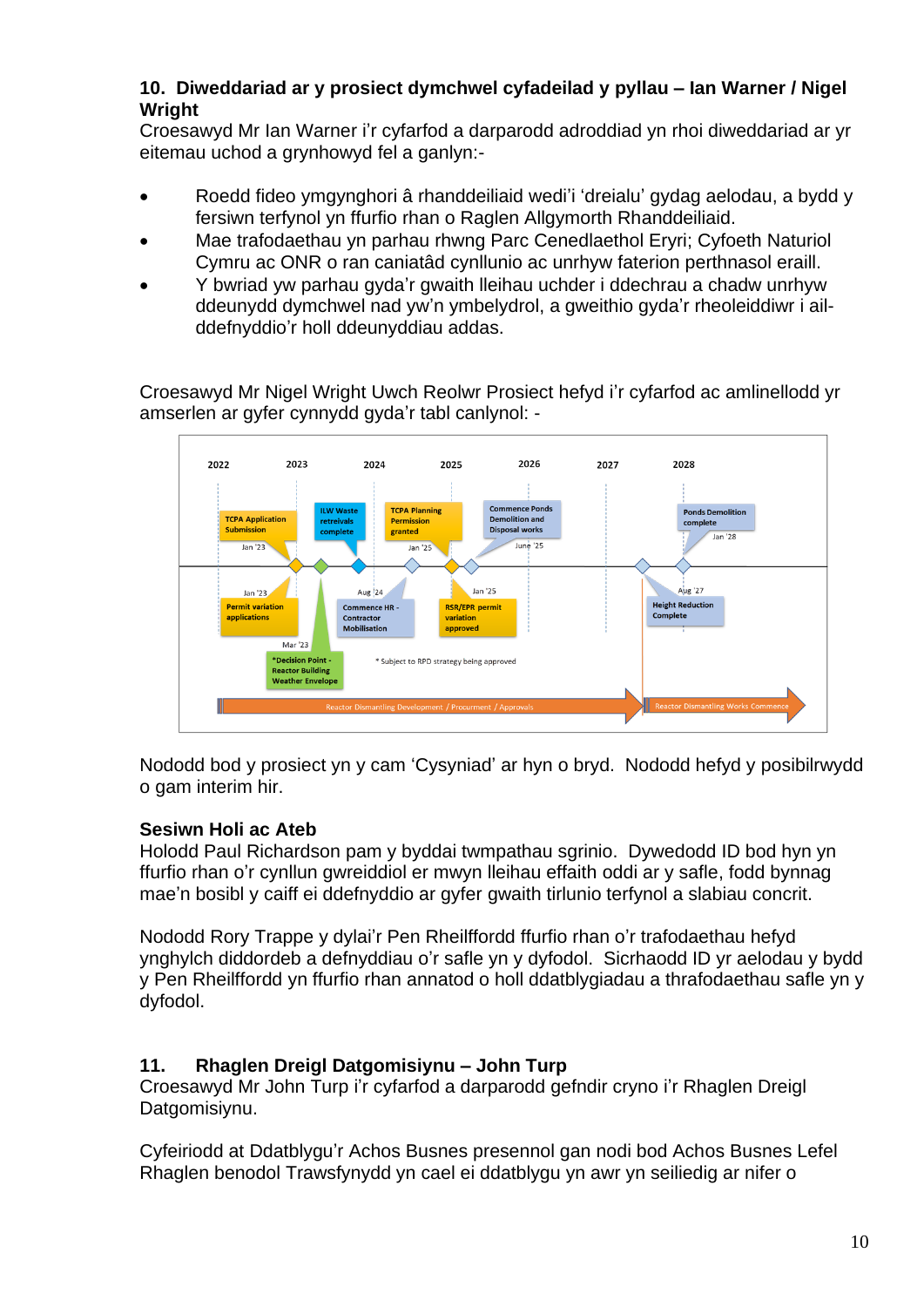senarios rhaglenni. Bydd Achos Busnes Lefel Rhaglen Trawsfynydd yn integreiddio prosiectau presennol ar y safle a phrosiectau arfaethedig Datblygu Prosiectau yn Gyflym mewn un cais – lleihau uchder / datgomisiynu pyllau ac yn y blaen. Bydd yn edrych ar y dilyniant gorau o weithgareddau datgomisiynu ar gyfer rhaglen Trawsfynydd e.e. amseriad gweithgareddau tynnu boeler a datgymalu adweithydd.

Pwysleisiodd JT y canlynol fel y camau nesaf:

- Cwblhau achos busnes Trawsfynydd i bennu cyfeiriad strategol
- Cwblhau cam dylunio cysyniad er mwyn gallu symud ymlaen i ddyluniadau cynllun llawn
- Datblygu a chyflawni cwmpas nodweddion er mwyn sicrhau dealltwriaeth o rinweddau ffisegol a radiocemegol yr adweithyddion
- Aeddfedu'r strategaeth wastraff i ddatblygu ein dulliau gweithredu ar gyfer delio â gwastraff yn y dyfodol, gwastraff ymbelydrol ac anymbelydrol

## **Sesiwn Holi ac Ateb**

Cyfeiriodd Rory Trappe at graffitau ac elfennau craidd ac, yng ngoleuni cynnal y gweithlu medrus presennol a chael mynediad at wybodaeth gan staff sydd wedi ymddeol, gofynnodd a fyddai Magnox yn ymgymryd â'r gwaith hwn. Cadarnhaodd JT ei fod eisoes wedi cael trafodaethau gydag AR ynglŷn â'r mater hwn a chydnabu bod cyfoeth o wybodaeth heb ei gyffwrdd a allai gefnogi a gwella gwaith yn y dyfodol.

Holodd y Cynghorydd Gwynfor Owen beth oedd yr amcangyfrifon o niferoedd y gweithlu yn ystod y 5-6 mlynedd nesaf. Nododd JT nad oedd ateb pendant ar hyn o bryd. Nododd AR nad oedd disgwyl gostyngiad yn nifer y gweithlu yn y 3-5 mlynedd nesaf oherwydd bydd y baich gwaith arfaethedig yn sicrhau eu bod yn cael eu cynnal. Dymunodd sicrhau'r aelodau bod trafodaethau parhaus yn cael eu cynnal ynghylch cadw staff.

Nododd y Cynghorydd Elfed Roberts ei fod ar ddeall y byddai'r Safle yn cael ei glirio'n llwyr o ddeunydd dymchwel a holodd a yw hyn wedi newid yn awr. Nododd IW bod canllawiau gan y rheoleiddwyr Amgylcheddol wedi newid ers y cynllun gwreiddiol, fodd bynnag, sicrhaodd yr aelodau bod amodau llym yn parhau i fod ar waith er mwyn sicrhau gwarediad priodol.

#### **12. Diweddariad Cwmni Egino – John Idris Jones**

Croesawyd Mr John Idris Jones i'r cyfarfod, gan nodi mai hwn oedd ei gyfarfod cyntaf fel Cadeirydd penodedig Cwmni Egino. Cadarnhaodd bod Cwmni Egino wedi cofrestru fel endid ffurfiol y mae Llywodraeth Cymru yn berchen arno erbyn hyn. Mae wedi penodi Mike Tynan fel Prif Weithredwr dros dro sy'n arweinydd profiadol iawn sydd wedi gweithio yn y sector am fwy na 40 o flynyddoedd. Bwriad Cwmni Egin yw datblygu a gweithredu cynllun busnes ffurfiol y cwmni yn y misoedd nesaf er mwyn hwyluso a chyflwyno prosiectau allweddol. Bydd y gwaith hwn wedi'i rannu'n dri cham:

Cam 1 – sefydlu prosesau mewnol y cwmni; cynnal trafodaethau gyda Magnox a'r NDA ynghylch trosglwyddo hawl tir i Gwmni Egino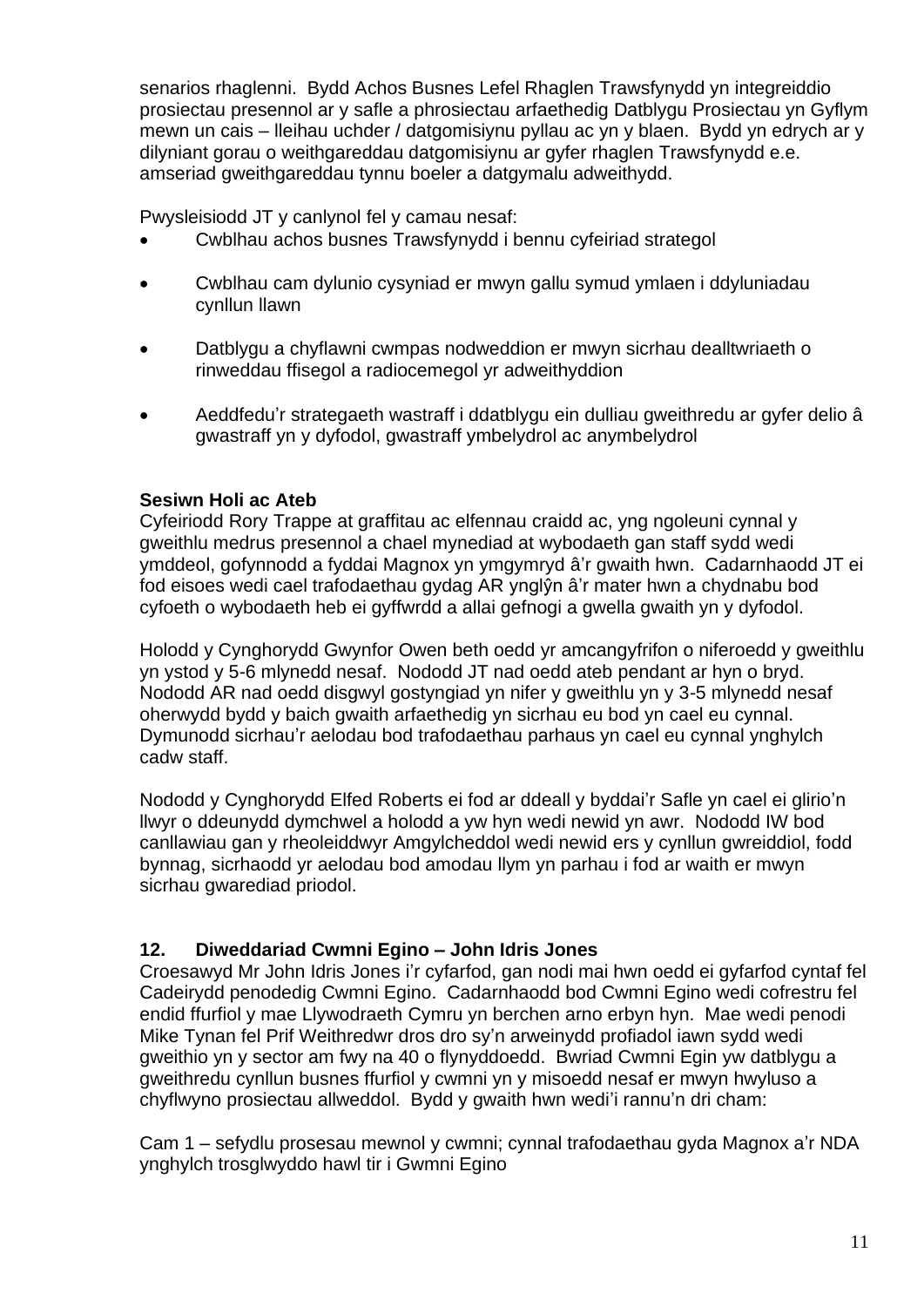Cam 2 – cynnal trafodaethau gyda datblygwyr technoleg a'u buddsoddwyr i sicrhau technoleg briodol ar gyfer dyfodol y safle

Cam 3 – sefydlu a chynnal perthynas gadarnhaol a chynhyrchiol gyda phob buddsoddwr yn y dyfodol. Y bwriad yw cwrdd ag aelodau SRG cyn gynted â phosibl.

Cydnabu JIJ bod y rhaglen hon yn un uchelgeisiol ond mai gweledigaeth y cwmni yw – ADFYWIAD, creu cyflogaeth o safon, ffyniant economaidd i'r ardal a dyfodol yr iaith Gymraeg, bydd pob un ohonynt yn cael eu nodi'n gadarnhaol ar sail genedlaethol a rhyngwladol.

## **Sesiynau Holi ac Ateb**

Holodd y Cynghorydd Gwynfor Owen ynghylch effaith cyhoeddiadau diweddar Llywodraeth Cymru ar drafnidiaeth yng Nghymru wledig. Nododd JIJ ei siom gyda'r penderfyniad i dynnu cefnogaeth yn ôl ar gyfer cynllun ffordd osgoi Llanbedr yn dilyn adolygiad ffyrdd newid yn yr hinsawdd Llywodraeth Cymru. Roedd o'r farn nad oedd y penderfyniad hwn wedi derbyn ystyriaeth briodol a bod diffyg dealltwriaeth o anghenion cefn gwlad. Fodd bynnag, roedd yn dymuno sicrhau'r aelodau y bydd datblygiad cynaliadwy yn Nhrawsfynydd ac y byddai'n gydbwysedd i ddiogelu'r amgylchedd a'r gymuned.

## **13. Unrhyw Fater Arall**

## **Ynni Cymunedol Twrog -**

Cyflwynodd Meredydd Williams ddiweddariad ar yr uchod yn absenoldeb Dafydd Watts. Mae gwaith yn parhau ar:

- gosod paneli solar ffotofoltaig ar adeiladau cymunedol
- Prosiect Gwresogi Tanygrisiau mewn cydweithrediad â'n partneriaid Cyngor Gwynedd, Adra, Grŵp Cynefin, Y Dref Werdd a Chwmni Bro Ffestiniog. Mae'r prosiect yn edrych ar fynd i'r afael â thlodi tanwydd a datgarboneiddio'r 3400 o dai ac eiddo eraill yn Nhanygrisiau. Mae partneriaid y prosiect wedi comisiynu'r ymgynghorwyr Sustainable Energy i gynhyrchu gwerthusiad o opsiynau sy'n cymharu datrysiad rhwydwaith gwresogi gan ddefnyddio allbwn y cynllunio hydrodrydanol rhediad yr afon gerllaw gyda datrysiad sy'n seiliedig ar bympiau gwers unigol yn y tai a datrysiad marchnad ynni lleol yn debyg i fodel lleol Ynni Bethesda er mwyn galluogi aelwydydd i gael gafael ar drydan rhatach pan fydd y cynlluniau hydrodrydanol yn weithredol.
- gweithio gyda phartneriaid i nodi cyfleoedd i osod gwefrwyr cerbydau trydan y mae'r gymuned yn berchen arnynt.
- ymchwilio i gyfleoedd ar gyfer prosiectau ynni adnewyddadwy newydd y mae'r gymuned yn berchen arnynt.

Diolchodd y Cynghorydd MW i bawb am y gwaith a gynhaliwyd ar y cyd gydag Ynni Cymunedol Twrog.

## **Cyllid Economaidd-Gymdeithasol**

Gofynnodd y Cynghorydd Gwynfor Owen am y manylion cyswllt ar gyfer y Cyllid Economaidd-Gymdeithasol. Cytunwyd y byddai Jill Callander yn rhannu'r manylion cyswllt.